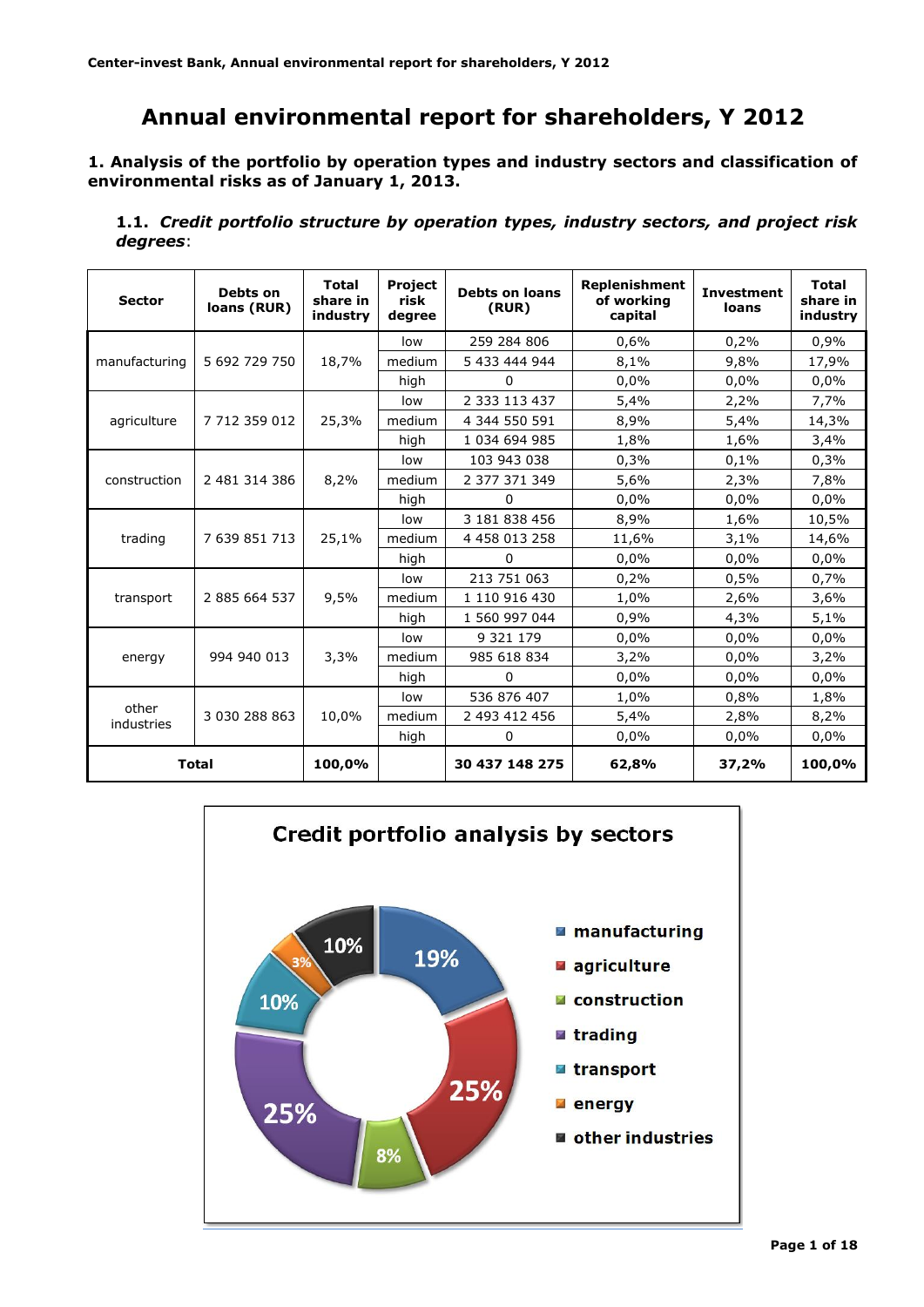| 1.2.     |  |  | Credit portfolio structure by environmental, social, and project risk |  |  |
|----------|--|--|-----------------------------------------------------------------------|--|--|
| degrees: |  |  |                                                                       |  |  |

| <b>Risk</b><br>degree | Environmental risk,<br>debts on loans (RUR) | <b>Share</b> | Social risk,<br>debts on loans (RUR) | Share | <b>Project risk, debts</b><br>on loans (RUR) | <b>Share</b> |
|-----------------------|---------------------------------------------|--------------|--------------------------------------|-------|----------------------------------------------|--------------|
| low                   | 16 398 286 395,13                           | 53.9%        | 15 874 604 606                       | 52,2% | 6 638 128 384,52                             | 21,8%        |
| medium                | 9 143 385 580,27                            | 30.0%        | 7 179 247 521                        | 23.6% | 21 203 327 861,66                            | 69,7%        |
| high                  | 4 895 476 299,60                            | 16.1%        | 7 383 296 148                        | 24,3% | 2 595 692 028,82                             | 8,5%         |





| <b>Environmental</b><br>risk degree | <b>Social</b><br>risk<br>degree | Debts on<br>loans (RUR) | Share  |
|-------------------------------------|---------------------------------|-------------------------|--------|
| low                                 | low                             | 13 527 528 917          | 44,44% |
| low                                 | medium                          | 2 462 256 132           | 8,09%  |
| low                                 | high                            | 408 501 347             | 1,34%  |
| medium                              | low                             | 2 202 667 021           | 7,24%  |
| medium                              | medium                          | 4 685 199 163           | 15,39% |
| medium                              | high                            | 2 255 519 396           | 7,41%  |
| high                                | low                             | 144 408 668             | 0,47%  |
| high                                | medium                          | 31 792 226              | 0,10%  |
| high                                | high                            | 4 719 275 406           | 15,50% |



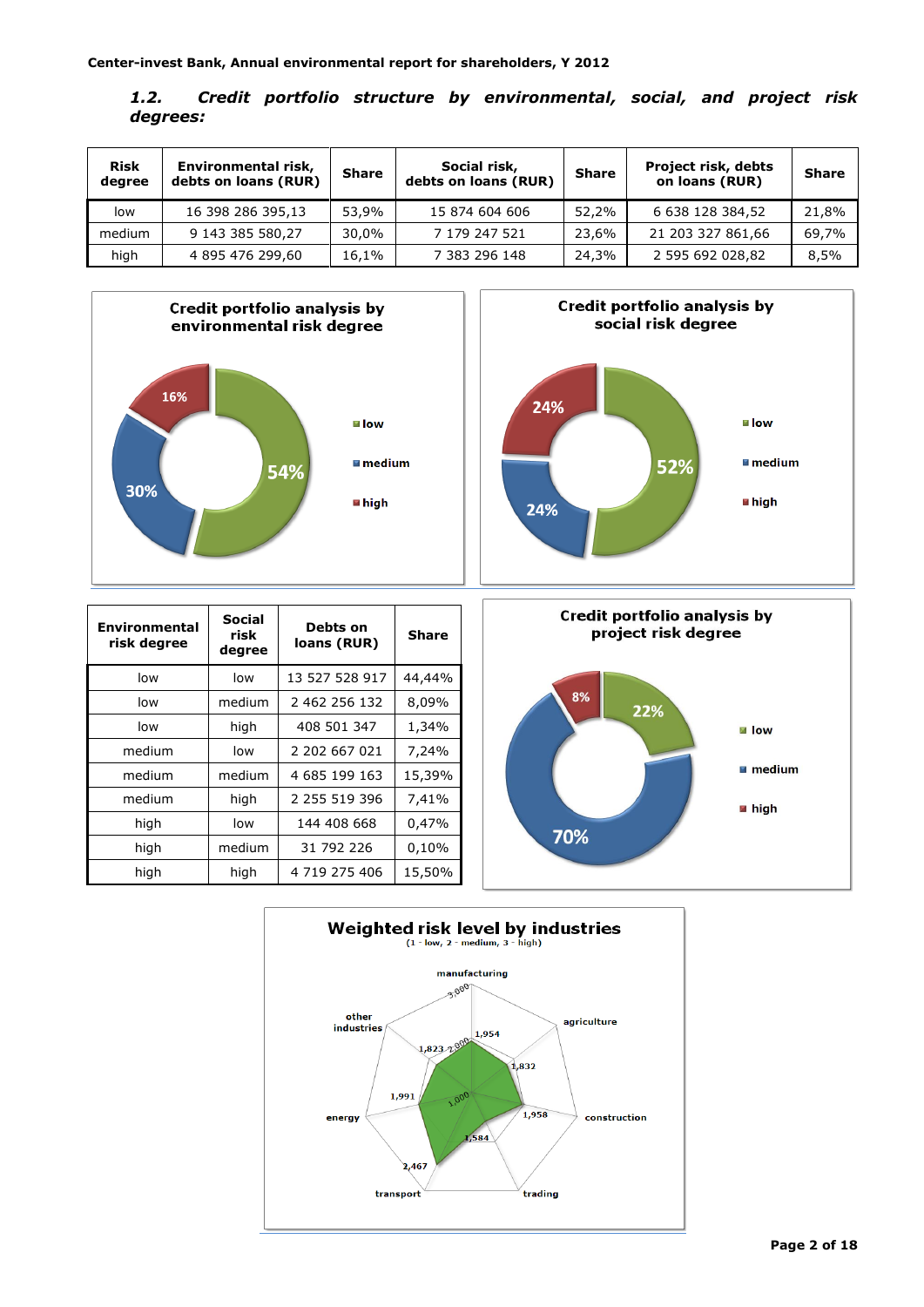

The following diagram presents groups of high project risk customers by industries.

### **2. Describe how the environmental procedures were included in the operation approval process:**

In 2010 the Bank adopted a new version of «Environmental and Social Policy» (06.09.2010, amendments dd. 01.02.2011, dd. 11.09.2012), which was agreed with the main shareholders and partners of the Bank.

The Environmental and Social policy of JSC CB Center-invest (further 'Policy') is a key element of the process of decision-making in the Bank related to financing and approval of projects, and monitoring of their realization.

The purpose of the Policy consist in description of the commitments and procedures supporting the generally recognized principles of promotion of the 'environmentally safe and steady development' in all business operations in the domains of banking, investment, and technical cooperation, as a fundamental aspect of a rational conduct of business.

Center-Invest Bank prefers to finance the projects capable of bringing additional environmental and social yields. Special attention is paid to projects including elements aimed at solution of priority environmental and social problems characteristic of the region, where the Bank operates, such as mitigation of the climate change consequences and the corresponding adaptation measures, desertification, preservation of biodiversity, power and resources saving, reduction of the scale of poverty, promotion of good labor conditions, overcoming of social alienation, access to the basic services, equality of sexes, transparency and social development.

The Bank understands the importance of the measures for mitigation of the climate change consequences and corresponding adaptation, and their priority in the context of its operations in the region. It intends to further develop its approach to solution of the climate change problems, especially with regard to reduction of the greenhouse gas emissions, adaptation, use of renewable energy sources, and rising of power efficiency, and to intensify its efforts for solution of these problems within the framework of its operations.

All projects funded by the Bank are subjected to preliminary environmental and social assessment to assist in taking decisions on expediency of financing of a particular activity and, in case of a positive decision, determination of the approach to solution of the environmental and social problems. Such a preliminary social and environmental assessment is a part of the process of general preliminary assessment of the project, which presupposes assessment of the financial, and goodwill risks, and identification of opportunities to improve the environmental or social situation. This preliminary assessment takes into account the nature and the scale of the project, and is commensurate with the level of environmental and social risks and their consequences.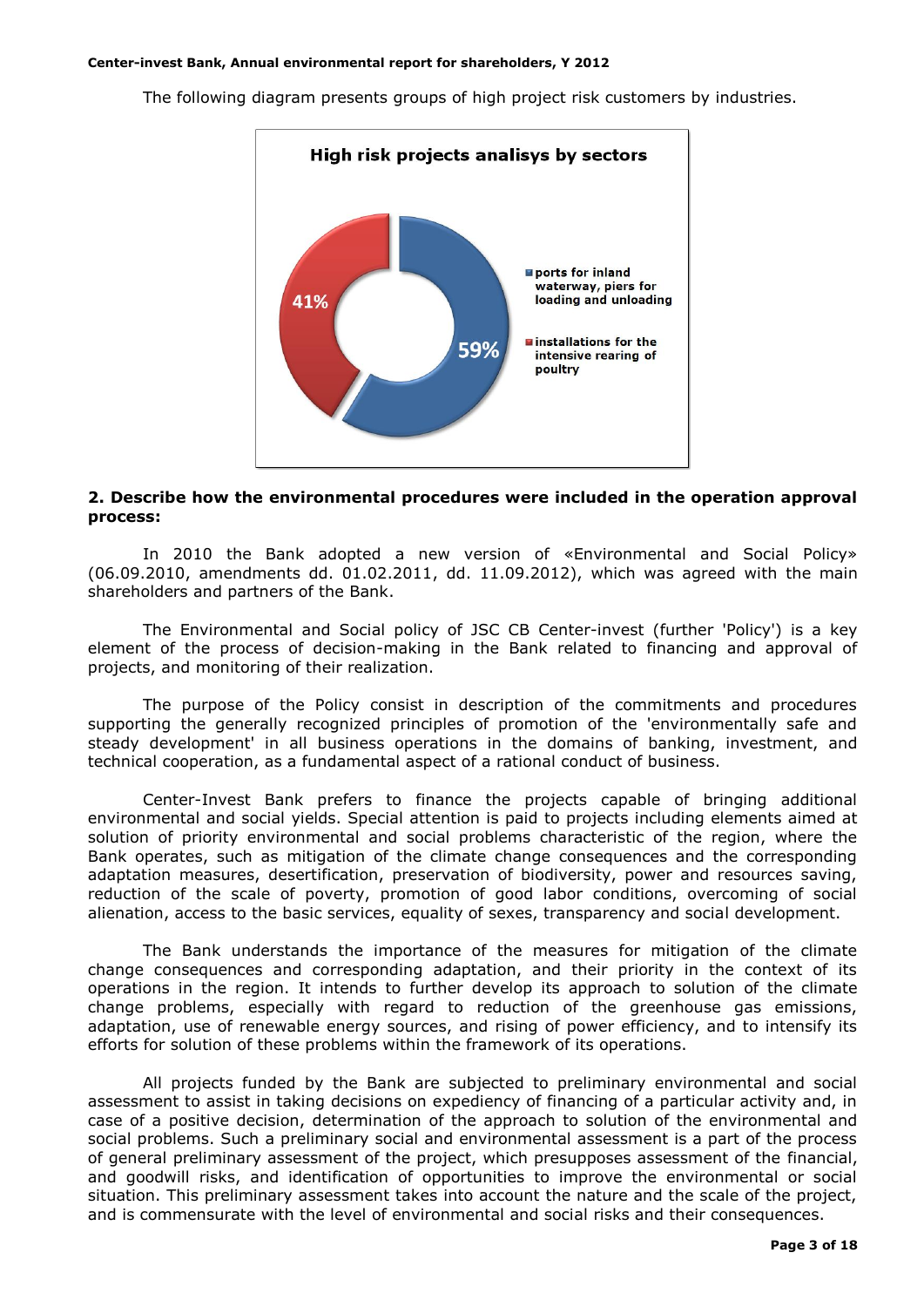Center-Invest Bank may refuse from financing of a proposed project for environmental or social reasons in the events when, for instance, such project does not provide for satisfactory methods of solution of environmental and social problems within the time limits deemed reasonable by the Bank, or when the level of residual consequences is inadmissibly high. Besides, there is a list of operations, which the Bank will not finance. That list is contained in the appended 'Environmental and Social Exclusion List of Center-Invest Bank.

Based on environmental and social criteria, Center-Invest Bank classifies the proposed projects by the following categories depending on the level of environmental and social risks: 'A' or 'high-risk', 'B' or 'medium-risk', 'C' or 'low-risk' (Annex 3). This is needed to provide for the scale of the potential environmental and social consequences and problems connected with the proposed projects, and to determine the nature and depth of the required analysis of the environmental and social aspects of each project, the extent of disclosure of information, and cooperation with the interested parties, account taken of the character, the location, the environmental sensitivity, and the scale of the project, as well as the nature and severity of the concomitant environmental consequences and problems. The Bank refers to Category 'A' all projects described in the appended 'Category 'A' Projects', and the projects characterized by a 'high' level of environmental and social risks based on assessment carried out in accordance with the appended 'Criteria of Assessment of Environmental and Social Risks' (Annex 4).

Center-Invest Bank will monitor compliance with the environmental and social commitments under the projects. If the results of monitoring show that the project realization circumstances have changed, or that the customer does not comply with its obligations to observe the requirements, the Bank will work out the corrective actions in collaboration with the customer, and/or resort to the appropriate legal remedies provided for in the contractual and legal documents.

# **3. Specify the details of the operations, the execution of which was refused for environmental reasons, in particular because of actual or alleged failure to comply with the Exclusion List:**

No such cases found.

**4. Specify the details of the operations, the execution of which was refused for environmental reasons, because of failure to comply with the laws on health or safety:**

No such cases found.

**5. Specify the details of significant environmental problems connected with the borrowers, during the accounting period. In particular:**

- **Accidents / court hearings / lawsuits,**
- **Cases of non-compliance with the applicable laws on environment protection, heath, or safety, resulting in fines, penalties, or non-compliance rates,**
- **Cases of non-compliance of the borrowers with the environmental provisions of the agreements signed with the Bank:**

No such cases found.

**6. Specify the details of the loans / investments / guarantees, etc. used for financing of environmental improvements, such as greater efficiency of energy utilization, reduction of energy consumption, reduction of volumes of water consumption, switchover to clean technologies, lower payments for the issue of permits, or minimization of fines as a result of environmental improvements:**

According to the results of 2012 the bank's loan portfolio includes 1 412 energy efficiency projects for the total amount of 1 775.8 million rubles.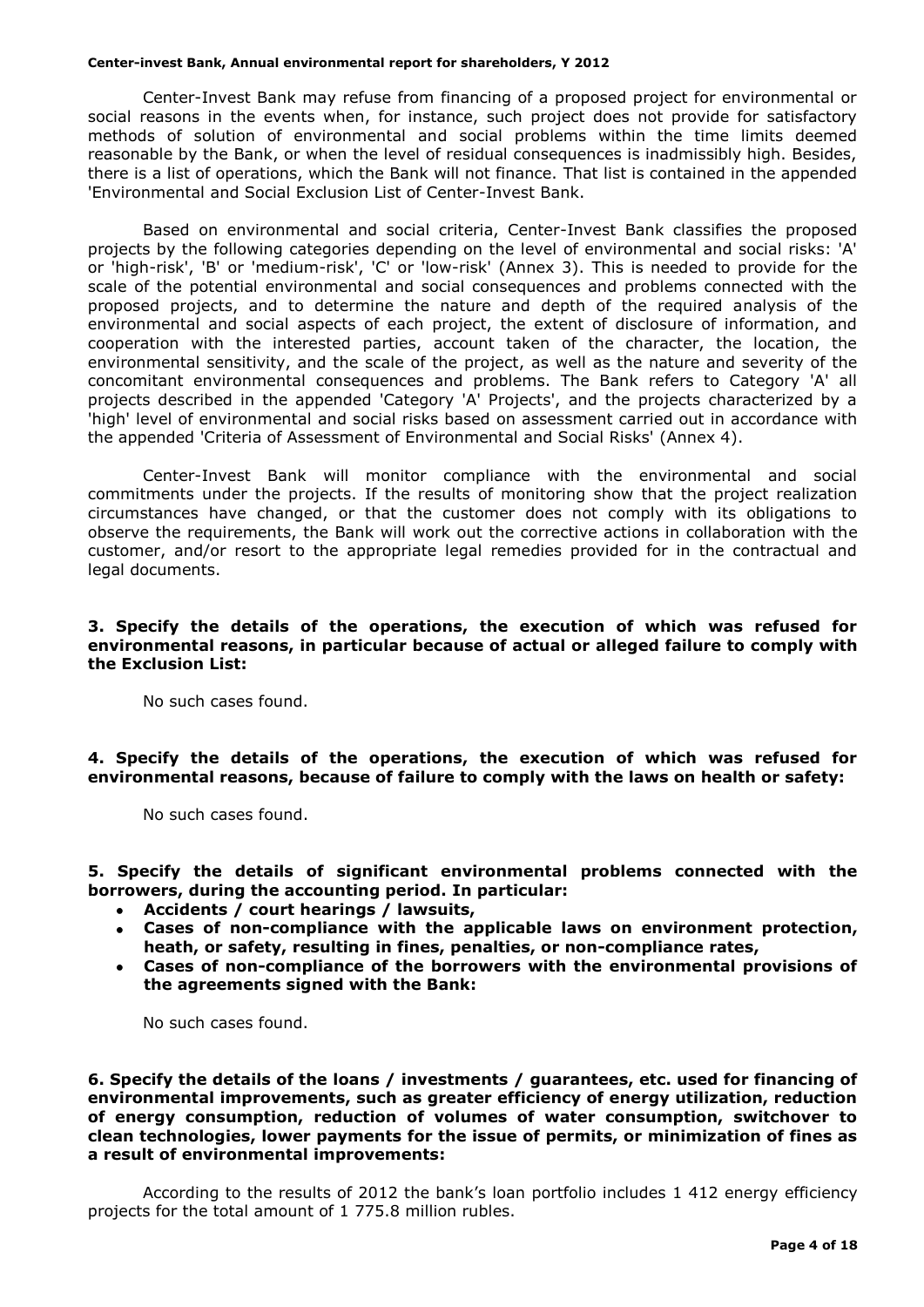| <b>Industry</b> | Number of<br>projects | <b>Projects amount</b><br>(RUR) | <b>Amount of financing</b><br>(RUR) | <b>Share</b> |
|-----------------|-----------------------|---------------------------------|-------------------------------------|--------------|
| agriculture     | 93                    | 926 131 488                     | 812 342 722                         | 45,7%        |
| production      | 39                    | 684 701 393                     | 585 559 047                         | 33,0%        |
| residential     | 1 268                 | 295 292 000                     | 295 292 000                         | 16,6%        |
| other           | 12                    | 115 390 707                     | 82 580 827                          | 4,7%         |
| Total           | 1412                  | 2 021 515 588                   | 1 775 774 596                       | 100,0%       |

Breakdown of financed energy efficiency projects by industries provided below:

Center-invest Bank's success in financing energy efficiency projects is attributable to the fundamentally new approach that we have developed for our customers in southern Russia: sustainable lending. This new strategy combines technical, financial and social engineering.

The list of all energy efficiency projects (except Residential loans portfolio) provided in 2012 with indication of Energy savings (per unit) and Reduction of  $CO<sub>2</sub>$  (tones per annum) is given in Annex 5.



# **7. Specify the details of the bad debts arising as a result of environmental problems:**

No such cases found.

# **8. Describe the methods of monitoring of the nature protection activities of the borrowers (e.g. on-site visits by the Bank employees, inspection by the environment protection / sanitary control bodies, copies of new permits, reports of borrowers):**

The Bank supervises over all projects included in its portfolio, in order to secure compliance with the environmental, social, and other requirements for the project. The borrowers are inspected on site, on the quarterly basis, by the employees of the Economic Security Directorate of the Bank, who perform, inter alia, the visual control of the borrower's compliance with the environmental requirements of the Bank. In the event of violations, the Bank chooses the appropriate course of action, and informs the company involved in the project about the need to take the corresponding corrective measures.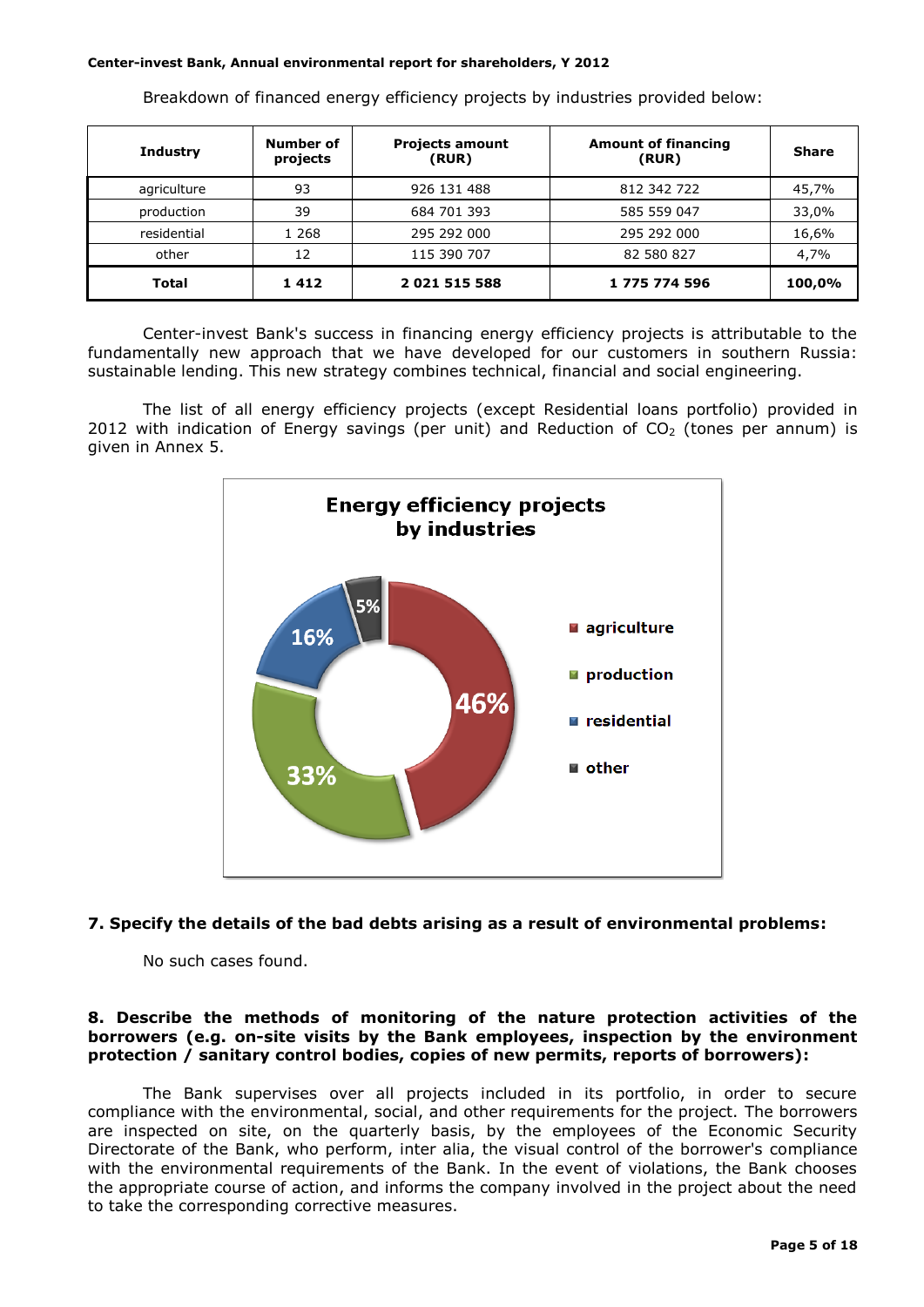# **9. Specify the surname and the title of the employee(s) responsible for adoption of the environmental procedures:**

Valery V. Sorokin – Member of the Management Board of Center-invest Bank – in charge of coordination of the processes used for the adoption of the environmental procedures at Centerinvest Bank;

Sergey Y. Smirnov – Deputy Head of Corporate lending Sub-department, Environmental secretary of Center-invest Bank.

# **10. Specify the difficulties and / or constraints in connection with the adoption of the environmental procedures:**

Main problems:

- low level of environmental awareness of the customers the project sponsors;
- underestimation by them of the importance of the environmental audit for modernization of their productions;
- $\bullet$ insufficient information available to the public on the decisions capable of adversely effecting the quality and purity of the environment.

# **11. Additional "sustainable" information:**

Since recently, starting from 2012, Center-invest Bank has adopted a new strategy "Sustainable banking business model" which has defined its approach to banking business in the Southern Russia. It is not a marketing tool, but a new way of thinking and banking in Russia.

Disclosure & transparency: annual audit by PWC, Moody's rating confirmed at Ba3 positive, in 2007 Center-invest Bank was the first Russian bank to be a finalist and prize winner in the FT Sustainable Banking Awards**:** Dr. Vysokov won the silver medal in the "Sustainable Banker of the Year" category. In a competion run by The New Economy magazine, Center-invest Bank was recognise as the best Russian bank of 2010 for sustainability**.** We were the only Russian bank to reach the competition final. The winners of the Sustainable Entrepreneurship Award 2011 (SEA) were announced in Vienna. Center-invest Bank was the only Russian company to make it to the final of this international competition. These achievements are attributable to the bank's strategies for sustainable business development, incorporating social responsibility, and inplementing energy-efficiency technologies. It is possible to find full information and disclosures on the bank's website: [www.centrinvest.ru](http://www.centrinvest.ru/)

At FYE 2012, Сenter-invest Bank's total investment to date in energy efficiency projects reached €130.6m, financed 2,200 such projects (450 industrial and agricultural, 50 public and housing, and 1,700 residential). All projects together have achieved an annual reduction in  $CO<sub>2</sub>$ emissions of 105,349 tonnes.

Bank provides not only commercial loans, but also a support in a technical assistance helping to companies calculates all main project parameters on the pre-financial stage. During the program realization following support could be received by all customers: IFC consultants (2005-2011), MVV decon GmbH (2007-2009), RuSEFF (2012), and bank specialists. For the period of 2005-2012 customers received 36 energy-audits from our partners, and lots of calculations from bank staff. It is a great opportunity both for companies and bank to find and analyse all financial parameters before project implementation. For companies it is a way to check own expectation with independent ones. For Center-invest it is a way to reduce project risk.

Bank customers may receive loan for energy-efficiency purposes in any from 130 bank branches in Southern Russia. It can be either loan for bakery oven, or harvester combine, or walls insulation in multifamily building, or washing machine with energy class A+. It is taking place because of annual trainings of our loan officers by consultants and bank staff. For Centerinvest is a very important thing to provide all range of services in any bank office even the smallest one.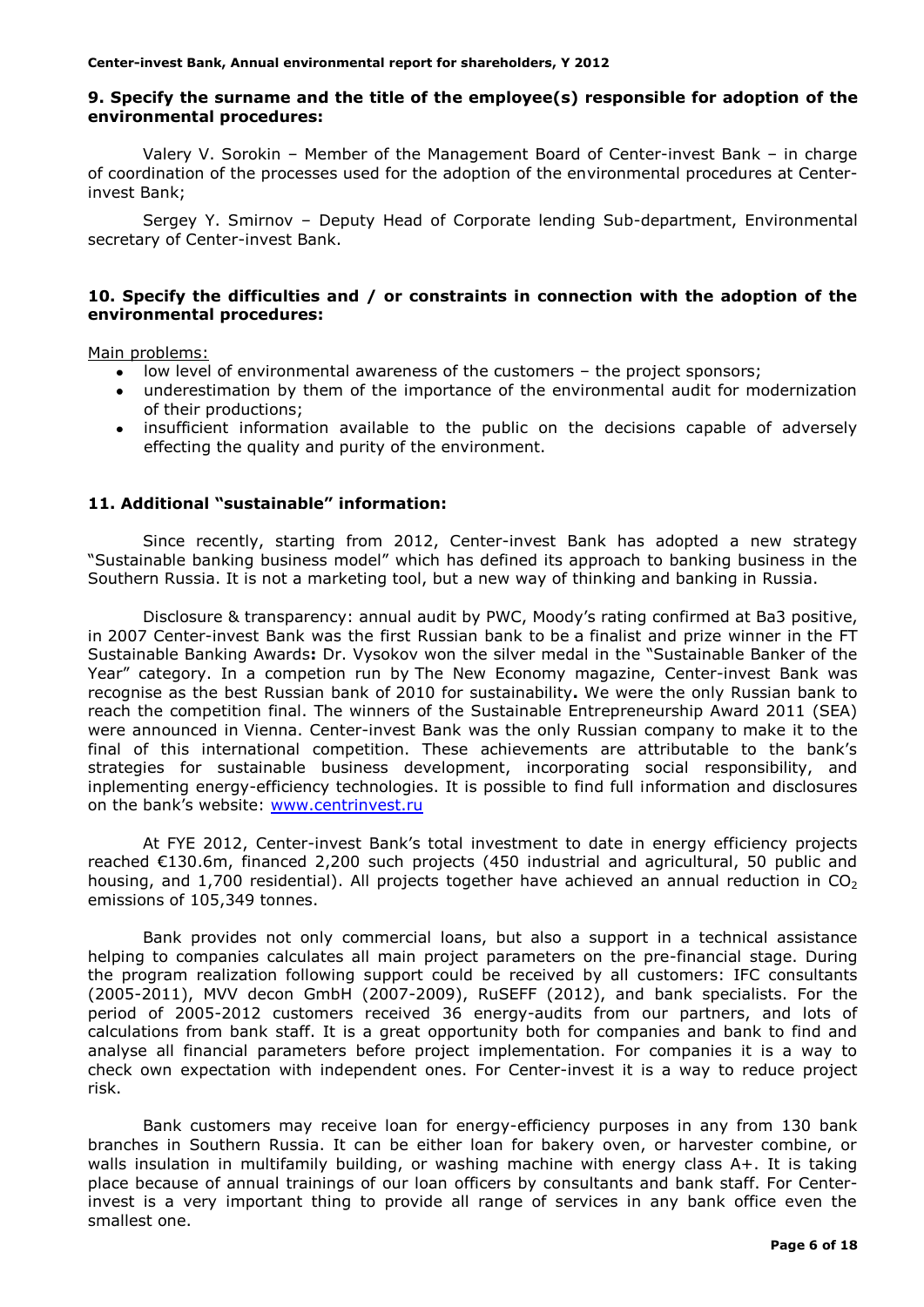Center-Invest Bank specialists participate in all main discussions relative to capital repair of multi-family buildings, because bank has a unique experience in financing of home owner assotiations and housing management companies for the purposes of capital repair of buildings. Our expert opinion was presented for The State Duma of the Federal Assembly of Russian Federation, The Council of Federation of the Federal Assembly of the Russian Federation, The Russian Chamber of Commerce and Industry, during Annual meeting of Russian Association of Home Owner Associations, Association of European Business, Association of Municipalities of Rostov region, and others.

For 2013 Center-invest Bank has great expectations and plans. First of all, several credit lines from our partners for energy-efficiency purposes: OeEB for €15.0m, EDB for €3.8m, EBRD for €18.8m, secondly, plans to provide energy-efficiency loans for amount not less than €50m, and thirdly, to create a sustainable business with sustainable customers in sustainable region.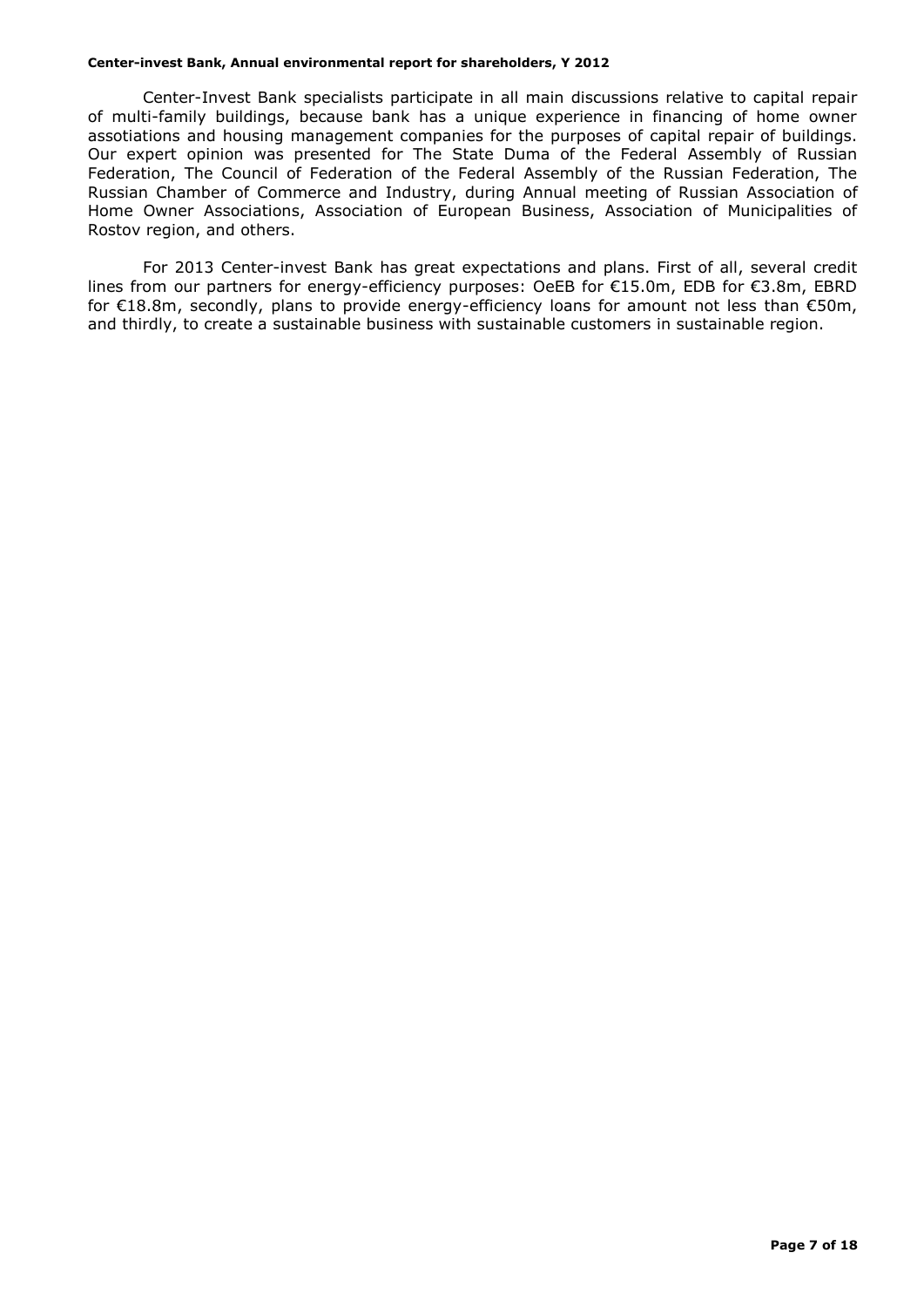# **Environmental and Social Exclusion List of Center-Invest Bank**

Center-Invest Bank invariably does not finance, directly or indirectly, any projects that involve the following:

- 1) production or trade in any product or activity deemed illegal under host country laws or regulations or international conventions and agreements, or subject to international phase outs or bans, including:
	- a) production or trade in products containing PCBs<sup>1</sup>;
	- b) production or trade in pharmaceutical products, pesticides/herbicides, or other dangerous substances subject to international phase outs or bans  $2$ ;
	- c) production or trade in ozone depleting substances subject to international phase out<sup>3</sup>;
	- d) trade in wildlife or plants or wildlife or plant products regulated under CITES $4$
	- e) transboundary trade in wastes prohibited by international laws<sup>5</sup>.
- 2) production, use or trade in unbonded asbestos fibers and asbestos-containing products  $6$ ;
- 3) activities prohibited by host country legislation or international conventions relating to the protection of biodiversity resources or cultural heritage<sup>7</sup>;
- 4) drift net fishing in the marine environment using nets in excess of 2.5 km in length
- 5) shipment of oil or other hazardous substances in tankers that do not comply with IMO requirements<sup>8</sup>;
- 6) trade in goods without the required export or import licenses or other evidence of authorization of carriage issued by the corresponding export/import or, whenever necessary, transit countries.
- 7) Activities in the nuclear fuel production cycle (uranium mining, production, enrichment, storage or transport of nuclear fuels) and production of or trade in radioactive materials. This does not apply to: the purchase of medical equipment, quality control (measurement) equipment and any equipment where IFC/EBRD consider the radioactive source to be trivial and/or adequately shielded;
- 8) Production of or trade in weapons and munitions (This does not apply to project sponsors who are not substantially involved in these activities. "Not substantially involved" means that the activity concerned is ancillary to a project sponsor's primary operations);
- 9) Production of or trade in alcoholic beverages (excluding beer and wine) (This does not apply to project sponsors who are not substantially involved in these activities. "Not substantially involved" means that the activity concerned is ancillary to a project sponsor's primary operations);
- 10) Production of or trade in tobacco (This does not apply to project sponsors who are not substantially involved in these activities. "Not substantially involved" means that the activity concerned is ancillary to a project sponsor's primary operations);
- 11) Gambling, casinos and equivalent enterprises (This does not apply to project sponsors who are not substantially involved in these activities. "Not substantially involved" means that the activity concerned is ancillary to a project sponsor's primary operations);
- 12) Commercial logging operations for use in primary tropical moist forest;

1

<sup>&</sup>lt;sup>1</sup> PCBs: Polychlorinated biphenyls are a group of highly toxic chemicals. PCBs are likely to be found in oil-filled electrical transformers, capacitors and switchgear dating from 1950-1985

<sup>&</sup>lt;sup>2</sup> Reference documents are EU Regulation (EEC) No 2455/92 Concerning the Export and Import of Certain Dangerous Chemicals, as amended; UN Consolidated List of Products whose Consumption and/or Sale have been Banned, Withdrawn, Severely Restricted or not Approved by Governments; Convention the Prior Informed<br>Consent Procedures for Certain Hazardous Chemicals and Pesticides in Pollutants; WHO Classification of Pesticides by Hazard.

<sup>&</sup>lt;sup>3</sup> Ozone depleting substances: Chemical compounds which react with and deplete stratospheric ozone, resulting in widely publicised 'ozone holes'. The Montreal Protocol lists such substances and their target reduction and phase out dates.

<sup>4</sup> CITES: Convention on International Trade in Endangered Species of Wild Fauna and Flora. A list of CITES listed species is available at www.cites.org/eng/app/index.shtml

<sup>5</sup> Reference documents are Regulation (EC) No.1013/2006 of 14 June 2006 on shipments of waste; Decision C (2001) 107/Final of the OECD Council concerning the revision of Decision C(92)39/Final on the control of transboundary movements of wastes destined for recovery operations; Basel Convention on the Control of<br>Transboundary Movements of Hazardous Wastes and their Disposal

<sup>6</sup> This does not apply to the use or trade in bonded asbestos cement sheeting where the asbestos content is less than 20%.

This does not deprived the doe of clube in bonded dependent entering the Conservation of Migratory Species of Wild Animals (Bonn Convention); Convention on Wetlands of International Importance, especially as Waterfowl Habitat (Ramsar Convention); Convention on the Conservation of European Wildlife and Natural Habitats (Bern Convention); World Heritage Convention; Convention on Biological Diversity with protocols thereto.

<sup>&</sup>lt;sup>8</sup> This includes: tankers which do not have all required MARPOL and SOLAS certificates (including, without limitation, ISM Code compliance), tankers blacklisted by the European Union or banned by the Paris Memorandum of Understanding on Port State control (Paris MOU), and tankers due for phase out under regulations 13G and 13H of Annex I of MARPOL. No single hull tanker over 25 years old should be used.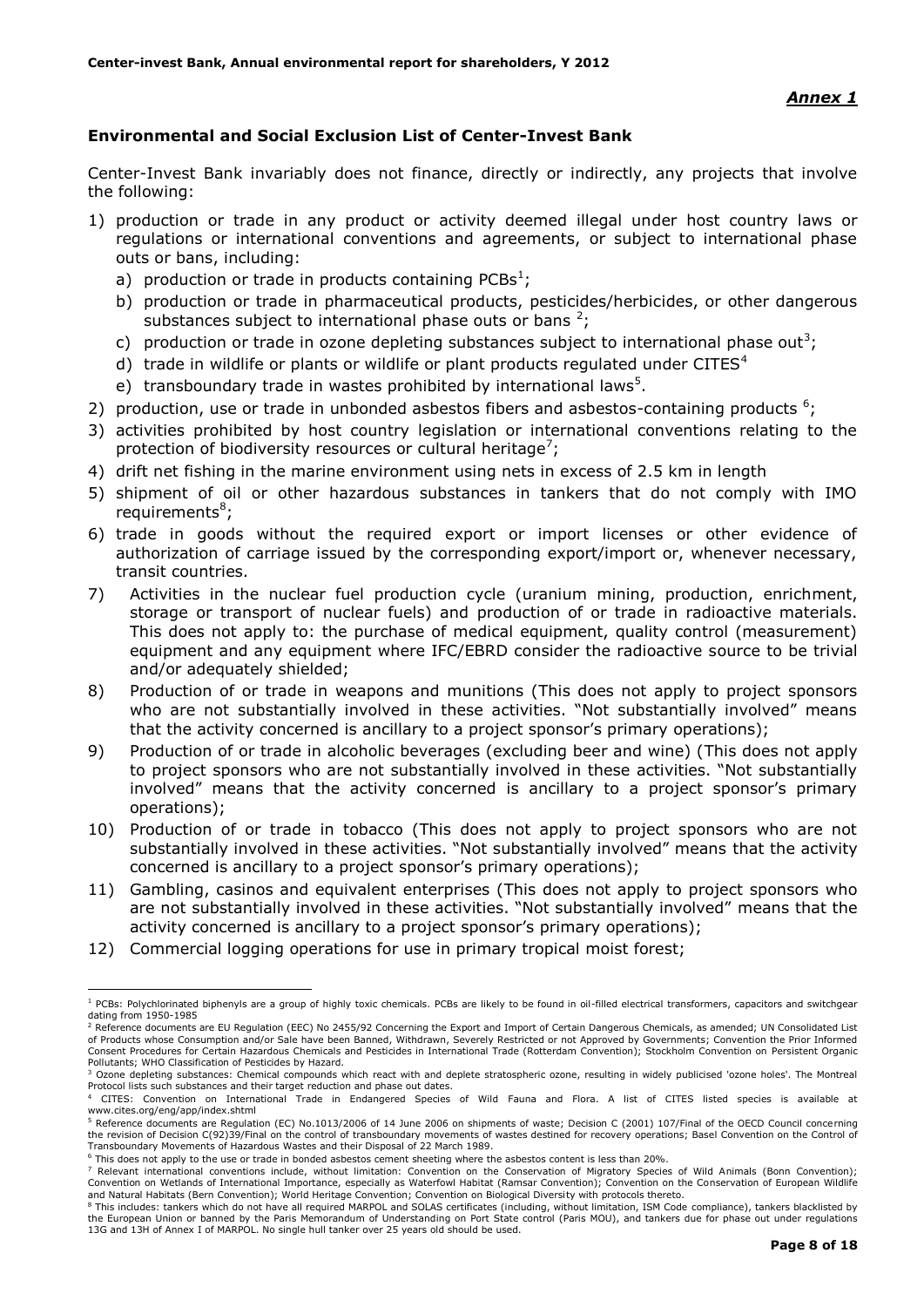- 13) Production of or trade in wood or other forestry products other than from sustainably managed forests;
- 14) Production or activities involving harmful or exploitative forms of forced labour/harmful child labour (Forced labour means all work or service, not voluntarily performed, that is extracted from an individual under threat of force or penalty. Harmful child labour means the employment of children that is economically exploitative, or is likely to be hazardous to, or to interfere with, the child's education, or to be harmful to the child's health, or physical, mental, spiritual, moral or social development).
- 15) Pornography and/or prostitution;
- 16) Racist and/or anti-democratic media.

When financing micro-finance activities, FIs will also apply the following additional exclusions:

- a) Production, trade, storage, or transport of significant volumes of hazardous chemicals, or commercial scale usage of hazardous chemicals. Hazardous chemicals include gasoline, kerosene, and other petroleum products;
- b) Production or activities that impinge on the lands owned, or claimed under adjudication, by Indigenous Peoples, without full documented consent of such peoples.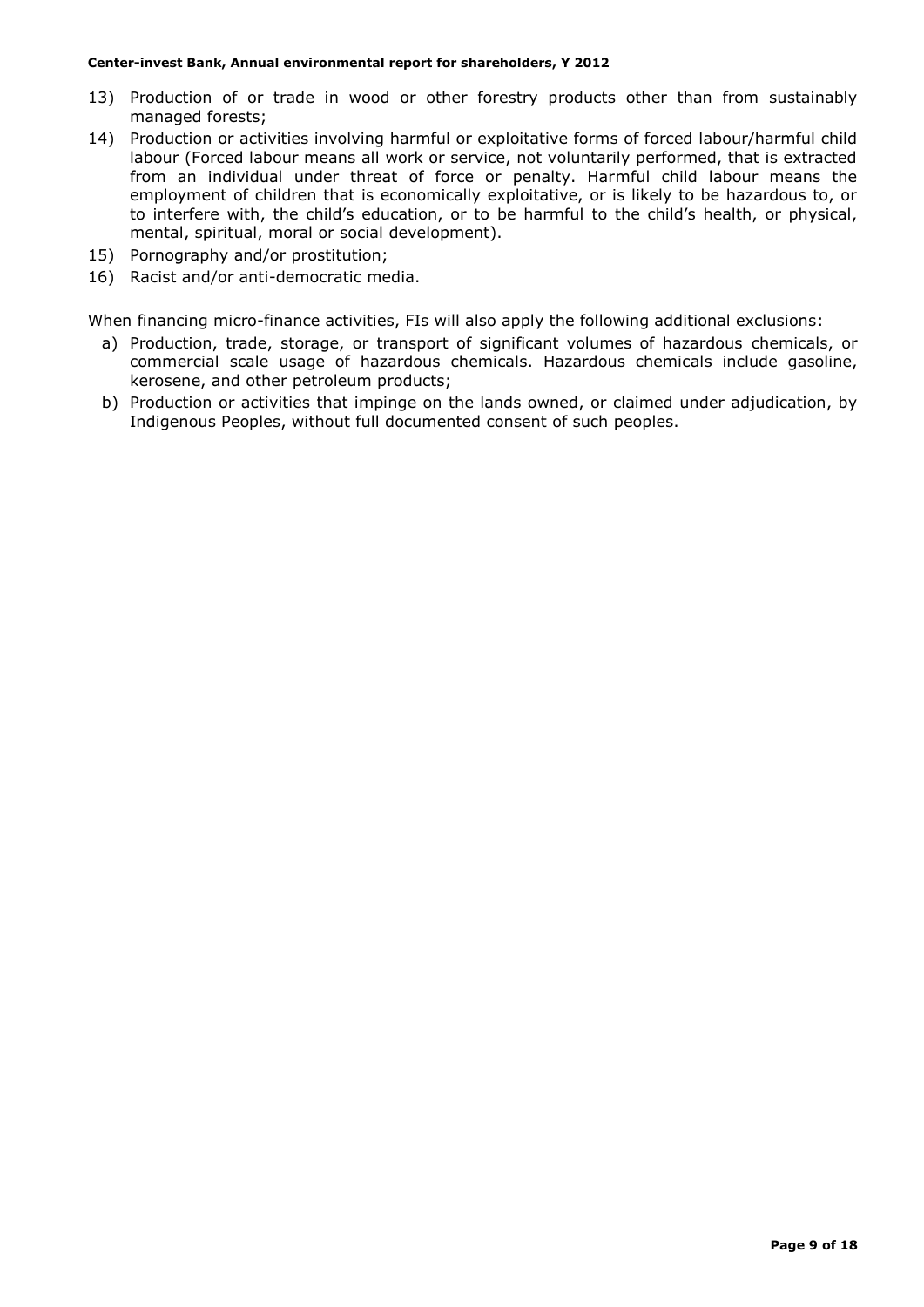# **Category 'A' Projects**

This list refers to projects of new construction, upscaling or transformation / conversion in the following categories. This list is not exhaustive, and the project types included in the list are shown as examples. Referral of the projects to a particular category depends on the nature and scale of the actual or potential adverse environmental or social consequences, and is determined by the specific aspects of realization of the project, and location of the site.

1. Crude oil refineries (excluding undertakings manufacturing only lubricants from crude oil) and installations for the gasification and liquefaction of 500 tonnes or more of coal or bituminous shale per day.

2. Thermal power stations and other combustion installations with a heat output of 300 MW  $9$ or more, and, nuclear power stations and other nuclear reactors, including the dismantling or decommissioning of such power stations or reactors (except research installations for the production and conversion of fissionable and fertile materials, whose maximum power does not exceed 1 kW of continuous thermal load).

3. Installations designed for the production, or enrichment of nuclear fuels, the reprocessing, storage or final disposal of irradiated nuclear fuels, or for the storage, disposal or processing of radioactive waste.

4. Integrated works for the initial smelting of cast-iron and steel; installations for the production of nonferrous crude metals from ore, concentrates or secondary raw materials by metallurgical, chemical or electrolytic processes.

5. Installations for the extraction of asbestos and for the processing and transformation of asbestos and products containing asbestos: for asbestos-cement products, with an annual production of more than 20,000 tonnes finished product; for friction material, with an annual production of more than 50 tonnes finished product; and for other asbestos utilization of more than 200 tonnes per year.

6. Integrated chemical installations, i.e. those installations for the manufacture on an industrial scale of substances using chemical conversion processes, in which several units are juxtaposed and are functionally linked to one another and which are for the production of: basic organic chemicals; basic inorganic chemical; phosphorus-, nitrogen- or potassium-based fertilizers (simple or compound fertilizers); basic plant health products and of biocides; basic pharmaceutical products using a chemical or biological process; explosives.

7. Construction of motorways, express roads and lines for long-distance railway traffic and of airports with a basic runway length of 2,100 metres or more; construction of a new road of four or more lanes, or realignment and/or widening of an existing road so as to provide four or more lanes, where such new road, or realigned and/or widened section of road would be 10 km or more in a continuous length.

8. Pipelines, terminals, and associated facilities for the large-scale transport of gas, oil, and chemicals.

9. Sea ports and also inland waterways and ports for inland-waterway traffic which permit the passage of vessels of over 1,350 tonnes; trading ports, piers for loading and unloading connected to land and outside ports (excluding ferry piers) which can take vessels of over 1,350 tonnes.

10. Waste-processing and disposal installations for the incineration, chemical treatment or landfill of hazardous, toxic or dangerous wastes.

11. Large<sup>10</sup>dams and other impoundments designed for the holding back or permanent storage of water.

12. Groundwater abstraction activities or artificial groundwater recharge schemes in cases where the annual volume of water to be abstracted or recharged amounts to 10 million cubic meters or more.

13. Industrial plants for the (a) production of pulp from timber or similar fibrous materials; (b) production of paper and board with a production capacity exceeding 200 air-dried metric tonnes per day.

<u>.</u>

<sup>10</sup> As per the definition of the International Commission on Large Dams (ICOLD). ICOLD defines a large dam as a dam with a height of 15 m or more from the foundation. Dams that are between 5 and 15m high and have a reservoir volume of more than 3 million m3 are also classified as large dams.

<sup>9</sup> Equivalent to a gross electrical output of 140 MWe for steam and single cycle gas turbines power stations.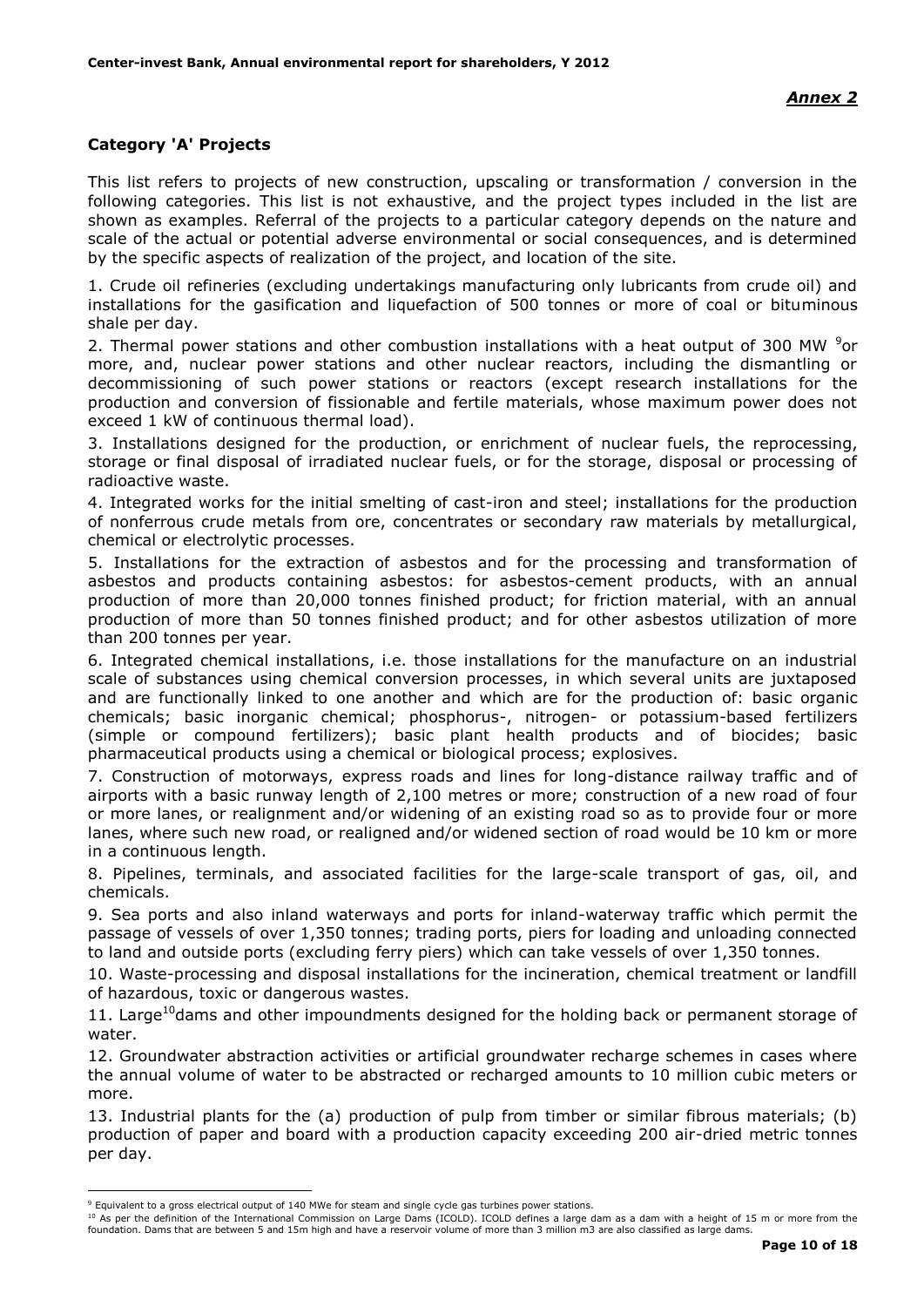14. Large-scale peat extraction, quarries and open-cast mining, and processing of metal ores or coal.

15. Extraction of petroleum and natural gas for commercial purposes.

16. Installations for storage of petroleum, petrochemical, or chemical products with a capacity of 200,000 tonnes or more.

17. Large-scale forest harvesting.

18. Municipal waste water treatment plants with a capacity exceeding 150,000 population equivalent.

19. Municipal solid waste-processing and disposal facilities.

20. Large-scale tourism and retail development.

21. Construction of overhead electrical power lines.

22. Large-scale land reclamation.

23. Large-scale primary agriculture/silviculture involving intensification or conversion of natural habitats.

24. Plants for the tanning of hides and skins where the treatment capacity exceeds 12 tons of finished products per day.

25. Installations for the intensive rearing of poultry or pigs with more than: 40,000 places for poultry; 2,000 places for production pigs (over 30 kg); or 750 places for sows.

26. Projects<sup>11</sup> which are planned to be carried out in sensitive locations or are likely to have a perceptible impact on such locations, even if the project category does not appear in the above list. Such sensitive locations include National Parks and other protected areas identified by national or international law, and other sensitive locations of international, national or regional importance, such as wetlands, forests with high biodiversity value, areas of archaeological or cultural significance, and areas of importance for indigenous peoples or other vulnerable groups.

27. Projects which involve significant adverse social consequences for the local inhabitants or other persons affected by the project.

28. Projects which involve large-scale resettlement or retrenchment (unbalancing of a stable economic situation).

1

 $11$  Including, specifically, social or environmental projects (such as renewable energy sources).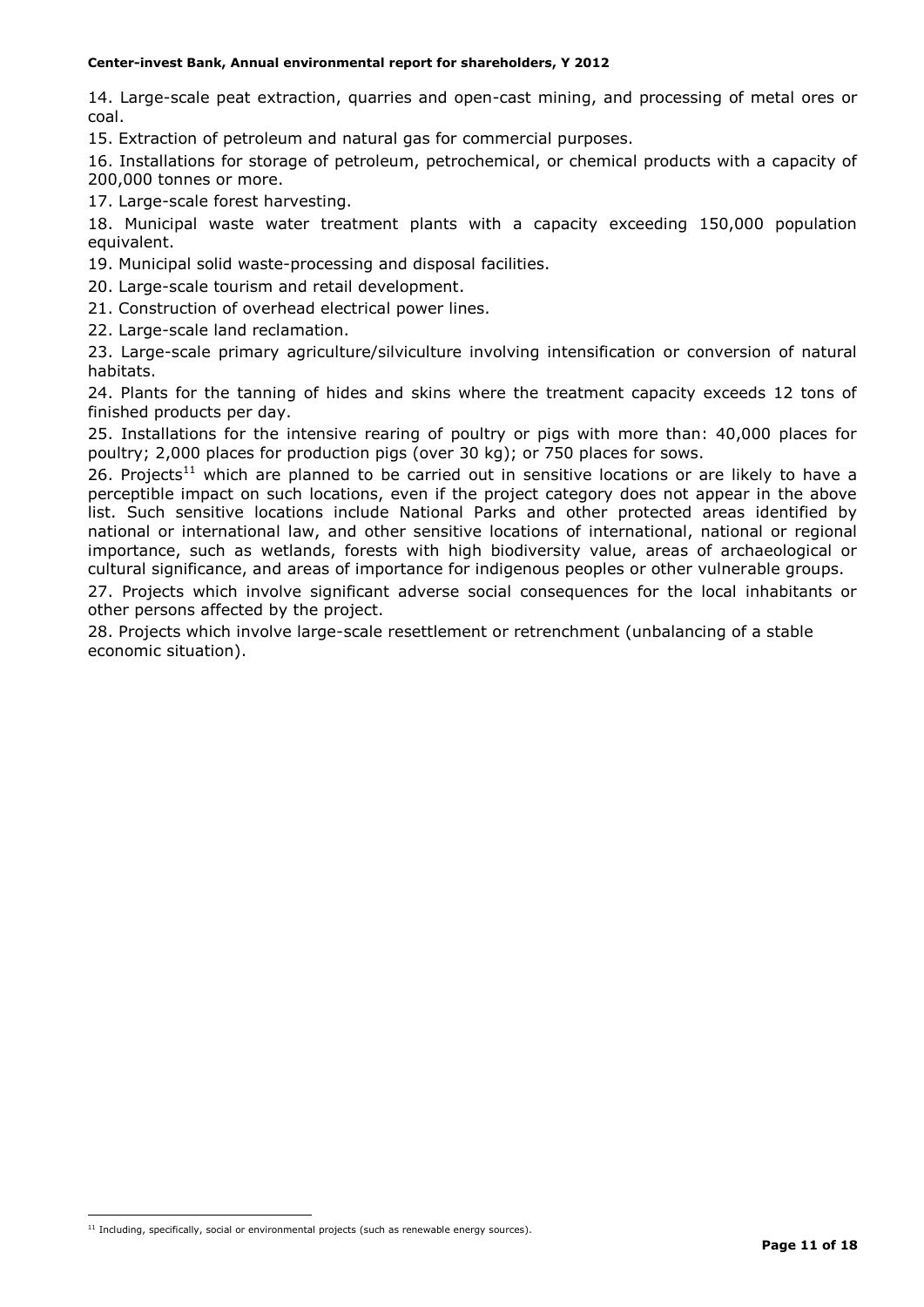### *Annex 3*

| Loan issue criteria                                                              | <b>Risk level</b><br>(assessment criteria)                                                                                                                                                                                                                                                                                                                                                                            | <b>Risk value</b><br>(multiplier) | <b>Total</b><br>(level x value)    |
|----------------------------------------------------------------------------------|-----------------------------------------------------------------------------------------------------------------------------------------------------------------------------------------------------------------------------------------------------------------------------------------------------------------------------------------------------------------------------------------------------------------------|-----------------------------------|------------------------------------|
| Environmental<br>and<br>social <sup>13</sup> risk in the<br>sector <sup>14</sup> | $1.0 - low/low$<br>1.5 - low/medium, medium/low<br>2.0 - medium/medium, low/high<br>2.5 - medium/high, high/low<br>3.0 - high/medium, high/high                                                                                                                                                                                                                                                                       | 40                                | 40<br>60<br>80<br>100<br>120       |
| Amount of loan                                                                   | 0 - up to 3 million rubles.<br>1 - 3 to 6 million rubles<br>2 - 6 to 30 million rubles<br>3 - more than 30 million rubles                                                                                                                                                                                                                                                                                             | 20                                | $\mathbf{o}$<br>20<br>40<br>60     |
| Loan term                                                                        | $1 - up to 6 months$<br>$2 - 6$ to 24 months<br>3 - more than 24 months                                                                                                                                                                                                                                                                                                                                               | 20                                | 20<br>40<br>60                     |
|                                                                                  | 1.0 - account turnover; quarantee;<br>bill;<br>unsecured loan<br>1.5 - account turnover; quarantee;<br>bill:<br>unsecured loan + fixed assets; inventory<br>pledge; land without a history of industrial<br>production                                                                                                                                                                                                |                                   | 20<br>30                           |
| Collateral                                                                       | 2.0 - fixed assets; inventory pledge; land<br>without a history of industrial production<br>2.0 - account turnover; guarantee; bill;<br>unsecured loan + land with a history of<br>industrial production or contamination<br>2.0 - account turnover; quarantee; bill;                                                                                                                                                 | 20                                | 40<br>40<br>40                     |
|                                                                                  | unsecured loan + fixed assets; inventory<br>pledge; land without a history of industrial<br>production + land with a history of industrial<br>production or contamination<br>2.5 - fixed assets; inventory pledge; land<br>without a history of industrial production + land<br>with a history of industrial production or<br>contamination<br>3.0 - land with a history of industrial production<br>or contamination |                                   | 50<br>60                           |
| Business experience<br>of the Borrower (risk<br>management skills) $^{15}$       | 1 - substantial<br>2 - moderate<br>$3 - low$                                                                                                                                                                                                                                                                                                                                                                          | 20                                | 20<br>40<br>60                     |
| <b>Total</b>                                                                     |                                                                                                                                                                                                                                                                                                                                                                                                                       |                                   | XXX (sum of<br>accumulated points) |
|                                                                                  |                                                                                                                                                                                                                                                                                                                                                                                                                       | High                              | 300-360                            |
|                                                                                  |                                                                                                                                                                                                                                                                                                                                                                                                                       | Medium                            | 171-299                            |
|                                                                                  |                                                                                                                                                                                                                                                                                                                                                                                                                       | Low                               | 100-170                            |

# **Criteria for assessment of environmental and social risks<sup>12</sup>**

The preliminary assessment shall be performed for all projects considered by the Bank, on the basis of this Appendix. Assessment shall be carried out by the stated out by the partied out by the stated out by the stated out employees of the Bank responsible for review of the customers' projects. Based on the results of such assessment, and with regard to sections 18-20 of the ESP, a<br>decision will be taken on further actions for consideration

heritage, resettlement, and availability of the basic services.

<sup>&</sup>lt;sup>14</sup> According to the Note 'Industry Sector Classifier' attached hereto<br><sup>15</sup> The borrower's business experience means the CEO's years of service in the particular business area (substantial – more than 3 years, moderate – years, low– less than 1 year).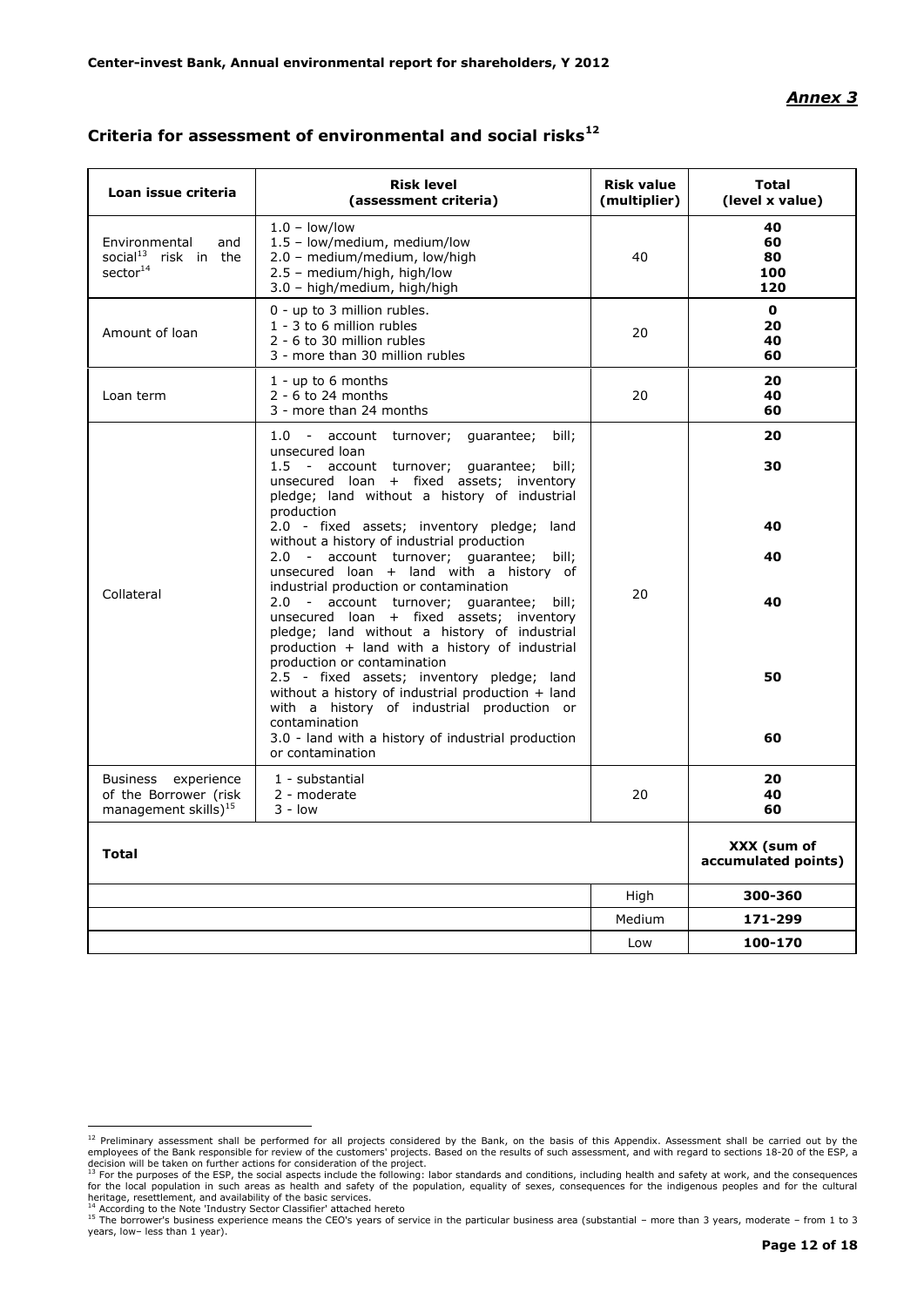# *Annex 4*

# **Form of the report on performance of a complex environmental and social examination and monitoring (CESE)<sup>16</sup>**

The Borrower :

Nature of operations and business of the Borrower:

Reviewed environmental information and identified problems:

Reviewed social information and identified problems:

Compliance with regulatory requirements in the area of environment protection, labor and migration laws, and social requirements and commitments:

Detailed information on major injuries and accidents over the last two years:

If the land is used as security, indicate whether it has been significantly contaminated. If yes, indicate whether the Bank, as the security holder, has any land rehabilitation commitments, and the amount of such commitments.

Minimization and monitoring of risks: specify further actions required / planned by the Borrower, especially the actions aimed at elimination of the problems connected with non-compliance with health, safety, and environment protection requirements, and the corresponding commitments.

Minimization and monitoring of risks: specify the measures to be implemented by the Bank, such as environment protection conditions, loan issue provisos, or monitoring requirements (i.e., submission by the Borrower of regular reports).

Opportunities in the areas of environment protection and social standards (e.g., reduction of wastes, more efficient use of energy, use of cleaner technologies):

By \_\_\_\_\_\_\_\_\_\_\_\_\_\_\_\_\_\_ Date \_\_\_\_\_\_\_\_\_\_\_\_\_\_\_

<u>.</u>

<sup>&</sup>lt;sup>16</sup> This Form must be filled in by the Bank's employees charged with review of the customers' projects, and shall be handed over to the Bank's employees responsible for the final assessment in accordance with section 32 of the ESP.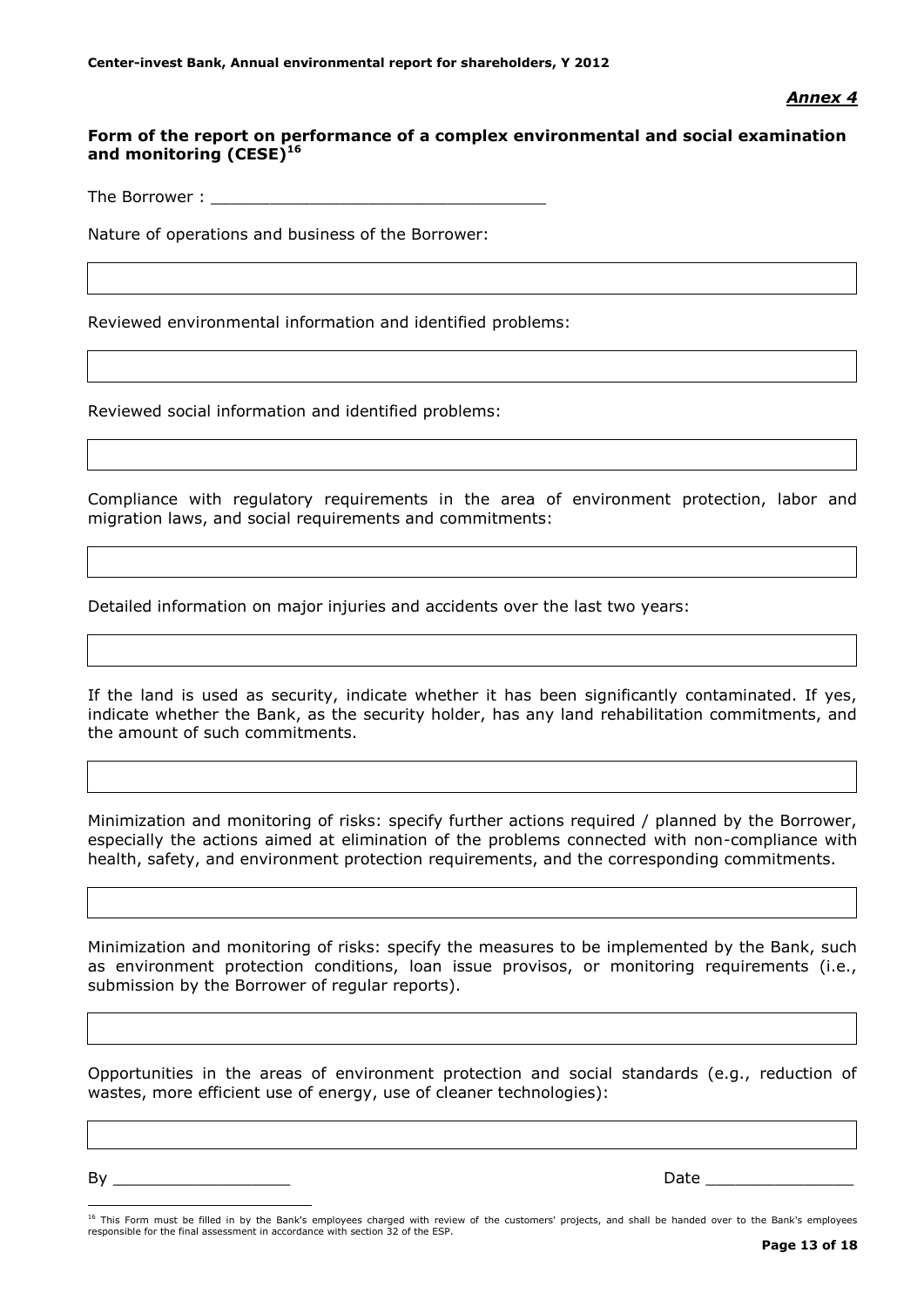#### **<sup>N</sup> Loan ID Project amount (RUR) Loan amount (RUR) Issue date Tenor (month) Loan the Location**  $\begin{array}{c} 4 \text{ of } \\ \text{type} \end{array}$ **floors # of apartments Year of construct. Construction material** 1 | 52120062 | 5 800 000 | 5 500 000 | 25.07.2012 | 60 | credit line | Salsk city 3 | 18 | 2002-2005 | brick 2 18120042 503 627 503 627 02.08.2012 18 term loan K.-Shahtinskiy city 5 70 1977 brick 3 | 86100049 | 3 000 000 | 3 000 000 | 09.11.2012 | 12 | credit line | Rostov-on-Don | 9 | 104 | 1983 | brick 4 | 86100049 | 4 000 000 | 4 000 000 | 09.11.2012 | 12 | credit line | Rostov-on-Don | 5 | 37 | 1957 | brick 5 | 86100049 | 8 000 000 | 8 000 000 | 09.11.2012 | 12 | credit line | Rostov-on-Don | 4 | 52 | 1917 | brick 6 | 40120163 | 12 168 000 | 2 000 000 | 06.12.2012 | 3 | credit line | Rostov-on-Don | 9 | 321 | 1979 | panel

**Energy-efficiency loans (housing and communal sector)**

# **Energy-efficiency loans (other sectors, except residential loans)**

| N  | Customer    | <b>Branch</b>       | Project<br>amount (RUR) | Amount of<br>financing (RUR) | Payback<br>period | <b>Energy saving</b><br>(per unit) | <b>Industry</b> | <b>Issue</b><br>date | Type of<br>credit | <b>Reducing of</b><br>$CO2$ (t per year) |
|----|-------------|---------------------|-------------------------|------------------------------|-------------------|------------------------------------|-----------------|----------------------|-------------------|------------------------------------------|
|    | Borrower-1  | Of. Mikhailovskiy   | 2 599 022               | 2 300 000                    | 2,9               | $62\%$ (dt)                        | agriculture     | 11.01.12             | term loan         | 60,2                                     |
| 2  | Borrower-2  | Of. Beloglinskiy    | 4 304 000               | 3 873 600                    | 4,0               | $60\%$ (dt)                        | agriculture     | 11.01.12             | term loan         | 140,8                                    |
| 3  | Borrower-3  | Of. Zernogradskiy   | 5 002 000               | 4 000 000                    | 4,9               | 42,5% (dt)                         | agriculture     | 11.01.12             | term loan         | 37,0                                     |
| 4  | Borrower-4  | Of. Zernogradskiy   | 645 000                 | 580 500                      | 1,8               | 44,4% (dt)                         | agriculture     | 11.01.12             | term loan         | 25,0                                     |
| 5  | Borrower-5  | Of. Celinskiy       | 54 801 066              | 38 000 000                   | 4,4               | 37,9% (el)                         | production      | 11.01.12             | credit line       | 341,2                                    |
| 6  | Borrower-6  | Of. Budennovskiy    | 6 860 000               | 5 000 000                    | 1,7               | 45,2% (el)                         | production      | 11.01.12             | term loan         | 651,0                                    |
|    | Borrower-7  | Of. Pyatigorskiy    | 14 100 000              | 8 000 000                    | 4,7               | 54,5% (el)                         | production      | 11.01.12             | term loan         | 60,0                                     |
| 8  | Borrower-8  | Of. Morozovsk       | 1 224 000               | 979 200                      | 4,3               | 50% (dt)                           | agriculture     | 11.01.12             | term loan         | 37,5                                     |
| 9  | Borrower-9  | Of. Morozovsk       | 3 695 000               | 3 695 000                    | 4,6               | 36,3% (dt)                         | agriculture     | 11.01.12             | term loan         | 30,2                                     |
| 10 | Borrower-10 | Of. Morozovsk       | 1 770 539               | 1 700 000                    | 3,7               | 37,4% (dt)                         | agriculture     | 11.01.12             | term loan         | 31,7                                     |
| 11 | Borrower-11 | Of. Pyatigorskiy    | 8 188 984               | 8 000 000                    | 2,1               | 44,8% (el, gas)                    | production      | 11.01.12             | credit line       | 18,0                                     |
| 12 | Borrower-12 | Of. Pyatigorskiy    | 7 000 000               | 7 000 000                    | 4,2               | 55,6% (el)                         | production      | 11.01.12             | term loan         | 55,0                                     |
| 13 | Borrower-13 | Of. Pyatigorskiy    | 4 000 000               | 4 000 000                    | 5,3               | 59,6% (dt)                         | production      | 11.01.12             | credit line       | 48,5                                     |
| 14 | Borrower-14 | Of. Peschanokopskiy | 1 350 000               | 1 350 000                    | 2,7               | 40% (dt)                           | agriculture     | 13.01.12             | term loan         | 29,2                                     |

*Annex 5*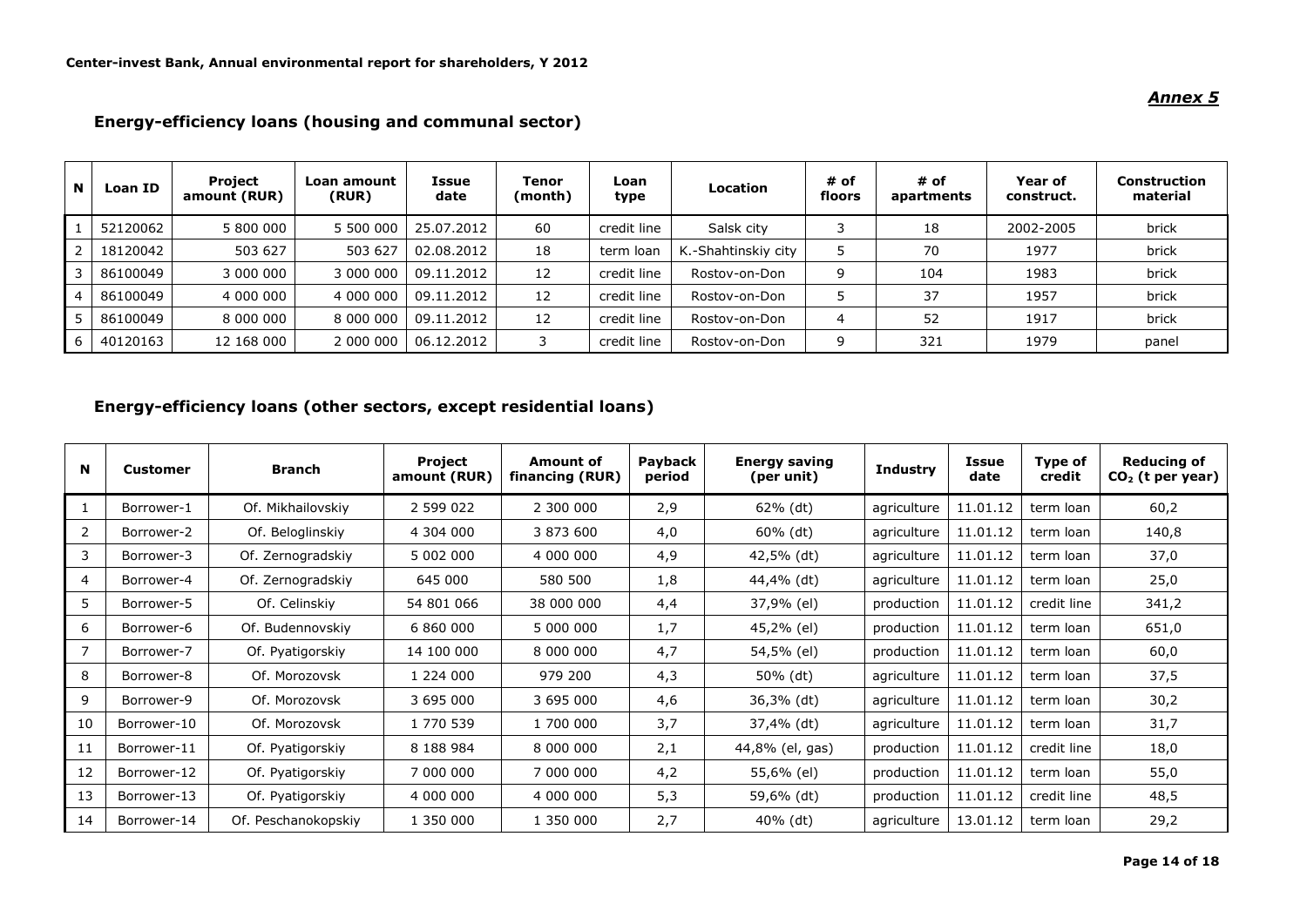| 15 | Borrower-15 | Branch 7            | 3 017 070  | 2 715 000  | 4,5 | 35% (dt)   | agriculture | 11.01.12 | credit line | 21,9  |
|----|-------------|---------------------|------------|------------|-----|------------|-------------|----------|-------------|-------|
| 16 | Borrower-16 | Branch 7            | 1 743 500  | 1 743 500  | 3,7 | 33,3% (dt) | agriculture | 11.01.12 | term loan   | 18,8  |
| 17 | Borrower-17 | Branch 7            | 1 049 600  | 944 000    | 5,2 | 41,3% (dt) | agriculture | 11.01.12 | term loan   | 26,5  |
| 18 | Borrower-18 | Branch 7            | 900 000    | 900 000    | 4,7 | 41,8% (dt) | agriculture | 11.01.12 | term loan   | 24,7  |
| 19 | Borrower-19 | Branch 7            | 820 000    | 820 000    | 3,0 | 28,9% (dt) | agriculture | 11.01.12 | term loan   | 20,3  |
| 20 | Borrower-20 | Branch 7            | 1 875 000  | 1 500 000  | 3,3 | 37,8% (dt) | agriculture | 11.01.12 | credit line | 26,6  |
| 21 | Borrower-21 | Branch 7            | 4 022 447  | 3 665 000  | 3,1 | 47,2% (dt) | agriculture | 11.01.12 | term loan   | 61,5  |
| 22 | Borrower-22 | Branch 7            | 4 400 000  | 3 960 000  | 2,9 | 35,7% (dt) | agriculture | 11.01.12 | term loan   | 41,7  |
| 23 | Borrower-23 | Branch 7            | 5 291 000  | 5 291 000  | 4,6 | 44,6% (dt) | agriculture | 11.01.12 | term loan   | 50,4  |
| 24 | Borrower-24 | Branch 7            | 4 800 000  | 4 800 000  | 5,0 | 41,3% (dt) | agriculture | 11.01.12 | term loan   | 48,5  |
| 25 | Borrower-25 | Branch 7            | 2 600 000  | 2 340 000  | 4,8 | 45,8% (dt) | agriculture | 11.01.12 | term loan   | 39,7  |
| 26 | Borrower-26 | Branch 7            | 10 798 974 | 9 800 000  | 4,3 | 46,4% (dt) | agriculture | 11.01.12 | credit line | 65,1  |
| 27 | Borrower-27 | Branch 7            | 13 195 556 | 11 876 000 | 4,3 | 53,7% (dt) | agriculture | 11.01.12 | term loan   | 87,2  |
| 28 | Borrower-28 | Branch 7            | 10 500 000 | 8 400 000  | 3,5 | 47% (dt)   | agriculture | 11.01.12 | term loan   | 69,3  |
| 29 | Borrower-29 | Of. Peschanokopskiy | 1 900 000  | 1 900 000  | 2,6 | 40% (dt)   | agriculture | 19.01.12 | term loan   | 29,2  |
| 30 | Borrower-30 | Of. Cimlyanskiy     | 763 371    | 740 919    | 4,2 | 41,7% (dt) | agriculture | 11.01.12 | term loan   | 23,5  |
| 31 | Borrower-31 | Of. Cimlyanskiy     | 1 900 000  | 1 700 000  | 3,2 | 32,5% (dt) | agriculture | 11.01.12 | term loan   | 27,1  |
| 32 | Borrower-32 | Of. Cimlyanskiy     | 1 223 000  | 1 200 000  | 4,5 | 52% (el)   | production  | 11.01.12 | term loan   | 6, 5  |
| 33 | Borrower-33 | Of. Pyatigorskiy    | 8 232 480  | 8 000 000  | 1,2 | 61,1% (el) | production  | 31.01.12 | credit line | 793,8 |
| 34 | Borrower-34 | Of. Kropotkinskiy   | 19 000 000 | 17 567 000 | 3,7 | 60,9% (dt) | agriculture | 27.01.12 | term loan   | 122,0 |
| 35 | Borrower-35 | Branch 7            | 24 450 000 | 24 450 000 | 5,6 | 38,5% (dt) | agriculture | 11.01.12 | term loan   | 100,9 |
| 36 | Borrower-36 | Of. Pokrovskiy      | 12 126 000 | 11 000 000 | 5,0 | 71,4% (dt) | agriculture | 21.02.12 | term loan   | 194,8 |
| 37 | Borrower-37 | Head office         | 3 800 000  | 3 040 000  | 1,5 | 41,2% (el) | production  | 06.04.12 | leasing     | 321,0 |
| 38 | Borrower-38 | Of. Volgodonskiy    | 4 355 000  | 3 048 500  | 4,3 | 58,3% (dt) | production  | 15.03.12 | leasing     | 127,9 |
| 39 | Borrower-39 | Of. Novopokrovsky   | 700 000    | 700 000    | 3,6 | 41,3% (dt) | agriculture | 12.03.12 | term loan   | 25,3  |
| 40 | Borrower-40 | Of. Millerovskiy    | 10 022 000 | 9 000 000  | 5,0 | 45,5% (dt) | agriculture | 01.02.12 | term loan   | 41,7  |
| 41 | Borrower-41 | Of. Chaltyr         | 18 200 000 | 16 400 000 | 4,1 | 89,7% (el) | production  | 22.03.12 | credit line | 574,0 |
| 42 | Borrower-42 | Of. Noviy           | 5 200 000  | 4 160 000  | 3,6 | 52% (dt)   | agriculture | 13.03.12 | term loan   | 67,8  |
| 43 | Borrower-43 | Of. Zernogradskiy   | 24 780 000 | 15 000 000 | 5,3 | 68,5% (el) | production  | 01.02.12 | credit line | 235,3 |
| 44 | Borrower-44 | Of. Centralniy      | 4 000 000  | 4 000 000  | 3,3 | 50% (el)   | service     | 21.03.12 | credit line | 3,0   |
| 45 | Borrower-45 | Of. Celinskiy       | 771 000    | 693 000    | 3,5 | 42,9% (dt) | agriculture | 26.03.12 | term loan   | 28,2  |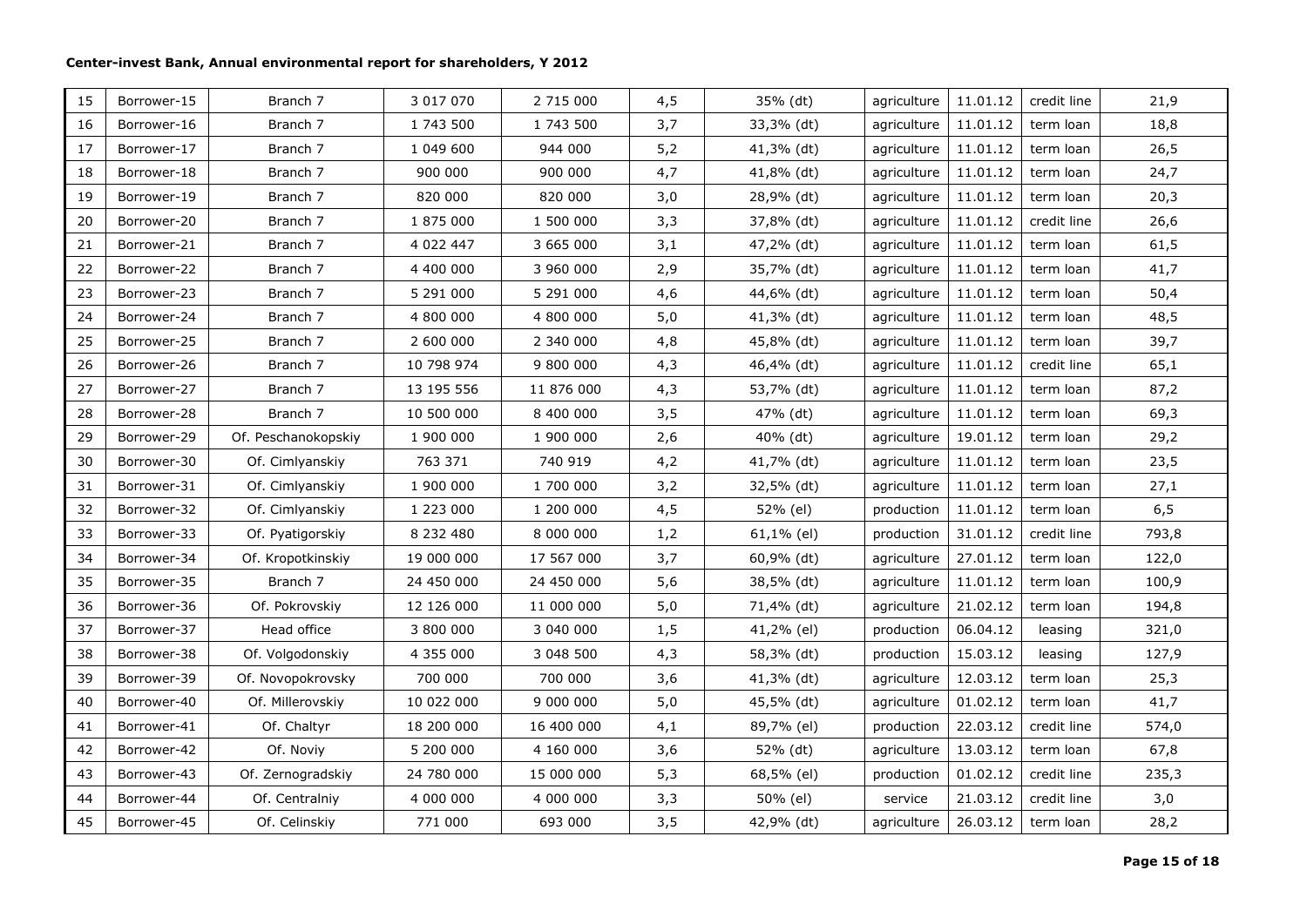| 46 | Borrower-46 | Of. Severniy            | 800 000     | 800 000     | 1,0 | 82,6% (el)    | production  | 26.03.12 | credit line | 79,0        |
|----|-------------|-------------------------|-------------|-------------|-----|---------------|-------------|----------|-------------|-------------|
| 47 | Borrower-47 | Of. Belokalitvenskiy    | 715 000     | 572 000     | 3,8 | 41,3% (dt)    | agriculture | 22.03.12 | term loan   | 25,3        |
| 48 | Borrower-48 | Of. Veshenskiy          | 331 344     | 281 344     | 5,3 | 30,6% (el)    | production  | 01.02.12 | term loan   | 0,3         |
| 49 | Borrower-49 | Of. Celinskiy           | 2 600 000   | 2 340 000   | 3,9 | 40% (dt)      | agriculture | 29.03.12 | term loan   | 25,0        |
| 50 | Borrower-50 | Of. Morozovsk           | 4 513 500   | 3 600 000   | 3,7 | 40% (dt)      | agriculture | 01.02.12 | term loan   | 41,7        |
| 51 | Borrower-51 | Of. Kagalnitskiy        | 1 780 000   | 1 424 000   | 3,9 | 35,5% (dt)    | agriculture | 01.03.12 | term loan   | 24,1        |
| 52 | Borrower-52 | Of. Kushevskiy          | 1 978 500   | 1 978 500   | 3,3 | 54,2% (dt)    | agriculture | 20.02.12 | term loan   | 40,7        |
| 53 | Borrower-53 | Of. Kushevskiy          | 670 000     | 536 000     | 2,8 | 54,9% (dt)    | agriculture | 01.02.12 | term loan   | 41,9        |
| 54 | Borrower-54 | Of. Kushevskiy          | 5 590 075   | 5 590 075   | 5,0 | 40,5% (dt)    | agriculture | 01.02.12 | term loan   | 42,6        |
| 55 | Borrower-55 | Branch 1                | 2 500 000   | 1 000 000   | 5,6 | 23,1% (dt)    | production  | 01.02.12 | term loan   | 94,1        |
| 56 | Borrower-56 | Of. Beloglinskiy        | 1 919 000   | 1 727 000   | 3,6 | 37,7% (dt)    | agriculture | 04.04.12 | term loan   | 22,7        |
| 57 | Borrower-57 | Of. Kamensk-Shahtinskiy | 2 550 000   | 2 295 000   | 4,6 | 35% (dt)      | agriculture | 05.03.12 | term loan   | 25,5        |
| 58 | Borrower-58 | Of. Noviy               | 5 942 477   | 4 750 000   | 4,2 | 63% (el)      | agriculture | 01.02.12 | term loan   | 67,5        |
| 59 | Borrower-59 | Of. Severniy            | 723 231     | 500 000     | 3,1 | 34% (el)      | production  | 22.02.12 | term loan   | 22,6        |
| 60 | Borrower-60 | Of. Morozovsk           | 4 214 000   | 4 214 000   | 4,1 | 57% (dt)      | agriculture | 13.04.12 | term loan   | 74,1        |
| 61 | Borrower-61 | Branch 5                | 248 000 000 | 213 000 000 | 5,2 | 34% (el)      | production  | 01.02.12 | credit line | 1 6 1 6 , 0 |
| 62 | Borrower-62 | Of. Voenved             | 15 000 000  | 15 000 000  | 4,2 | 76% (el)      | agriculture | 01.02.12 | term loan   | 94,0        |
| 63 | Borrower-63 | Of. Pokrovskiy          | 4 100 000   | 4 100 000   | 4,2 | 68% (dt)      | agriculture | 24.05.12 | term loan   | 79,8        |
| 64 | Borrower-64 | Of. Noviy               | 800 000     | 800 000     | 2,1 | 36% (el)      | production  | 01.06.12 | credit line | 16,2        |
| 65 | Borrower-65 | Of. Pokrovskiy          | 648 000     | 615 600     | 4,3 | 46% (dt)      | agriculture | 28.05.12 | term loan   | 14,7        |
| 66 | Borrower-66 | Of. Zheleznovodskiy     | 286 050     | 230 000     | 2,3 | 33% (el)      | service     | 06.06.12 | term loan   | 14,4        |
| 67 | Borrower-67 | Branch 2                | 6 100 000   | 2 800 000   | 3,1 | 51% (gaz)     | production  | 23.01.12 | credit line | 32,2        |
| 68 | Borrower-68 | Of. Selmash             | 18 000 000  | 18 000 000  | 4,7 | 58% (el)      | production  | 24.02.12 | credit line | 397,6       |
| 69 | Borrower-69 | Of. Morozovsk           | 4 100 000   | 4 100 000   | 4,3 | 53% (dt)      | agriculture | 08.06.12 | term loan   | 42,2        |
| 70 | Borrower-70 | Of. Pokrovskiy          | 4 850 000   | 3 880 000   | 3,9 | 67% (dt)      | agriculture | 25.06.12 | term loan   | 93,9        |
| 71 | Borrower-71 | Of. Millerovskiy        | 1 987 284   | 1 987 284   | 3,5 | 50% (dt)      | agriculture | 28.03.12 | term loan   | 33,9        |
| 72 | Borrower-72 | Of. Timashevskiy        | 2 217 000   | 1 995 000   | 3,3 | 53% (dt)      | agriculture | 28.03.12 | credit line | 50,1        |
| 73 | Borrower-73 | Of. Na Lenina           | 44 145 307  | 44 145 307  | 4,8 | 59% (dt)      | agriculture | 05.04.12 | credit line | 203,4       |
| 74 | Borrower-74 | Of. Kropotkinskiy       | 75 000 000  | 53 000 000  | 4,8 | 60% (el, gas) | trade       | 24.04.12 | credit line | 495,2       |
| 75 | Borrower-75 | Of. Egorlicskiy         | 3 700 000   | 2 960 000   | 3,9 | 50% (dt)      | agriculture | 10.05.12 | term loan   | 43,2        |
| 76 | Borrower-76 | Branch <sub>2</sub>     | 14 300 000  | 11 400 000  | 3,9 | 52% (dt)      | production  | 01.02.12 | credit line | 107,5       |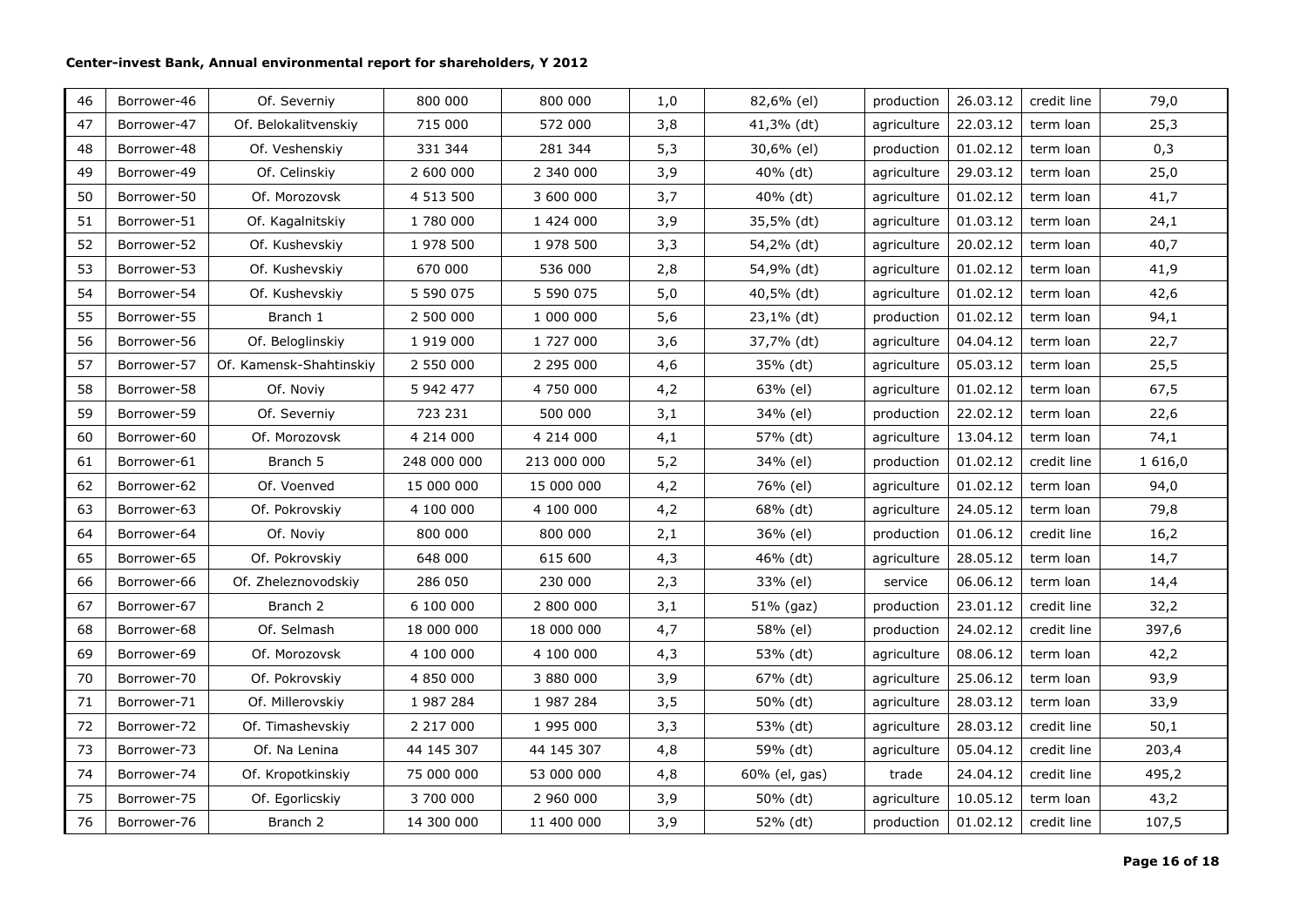| 77  | Borrower-77  | Of. Veshenskiy       | 4 650 000       | 2 600 000  | 4,3 | 47% (dt)        | agriculture | 23.04.12 | term loan   | 33,4  |
|-----|--------------|----------------------|-----------------|------------|-----|-----------------|-------------|----------|-------------|-------|
| 78  | Borrower-78  | Of. Pyatigorskiy     | 17 439 135      | 17 000 000 | 3,2 | 23,8% (el, gas) | production  | 15.05.12 | credit line | 89,6  |
| 79  | Borrower-79  | Head office          | 13 829 234      | 13 829 234 | 3,4 | 62% (dt)        | agriculture | 01.06.12 | term loan   | 136,4 |
| 80  | Borrower-80  | Of. Pyatigorskiy     | 44 342 853      | 44 342 853 | 4,7 | 45% (el, gas)   | production  | 21.08.12 | credit line | 177,7 |
| 81  | Borrower-81  | Of. Budennovskiy     | 12 390 000      | 8 500 000  | 3,9 | 64% (el)        | production  | 11.07.12 | credit line | 37,8  |
| 82  | Borrower-82  | Of. Pokrovskiy       | 3 200 000       | 3 200 000  | 1,1 | 57% (el)        | agriculture | 18.07.12 | credit line | 256,6 |
| 83  | Borrower-83  | Of. Chaltyrskiy      | 9 900 000       | 8 500 000  | 4,6 | 66% (el)        | production  | 17.07.12 | credit line | 215,0 |
| 84  | Borrower-84  | Branch 7             | 14 000 000      | 10 000 000 | 3,3 | 70,6% (dt->el)  | agriculture | 24.07.12 | credit line | 94,1  |
| 85  | Borrower-85  | Of. Centralniy       | 7 131 000       | 5 348 250  | 4,1 | 53,9% (el)      | production  | 12.07.12 | leasing     | 77,6  |
| 86  | Borrower-86  | Head office          | 1 890 000       | 1 890 000  | 3,7 | 37,8% (el)      | production  | 03.08.12 | credit line | 34,0  |
| 87  | Borrower-87  | Head office          | 280 000         | 280 000    | 2,0 | 60,0% (el)      | production  | 09.08.12 | term loan   | 2,3   |
| 88  | Borrower-88  | Of. Pokrovskiy       | 1 265 000       | 1 265 000  | 3,0 | 51,5% (dt)      | agriculture | 22.08.12 | term loan   | 18,0  |
| 89  | Borrower-89  | Head office          | 41 116 200      | 41 116 200 | 4,0 | 60,3% (dt)      | agriculture | 10.08.12 | term loan   | 237,8 |
| 90  | Borrower-90  | Head office          | 33 088 900      | 33 088 900 | 5,0 | 53,1% (dt)      | agriculture | 07.08.12 | term loan   | 159,6 |
| 91  | Borrower-91  | Head office          | 49 633 450      | 49 633 450 | 3,8 | 65,0% (dt)      | agriculture | 07.08.12 | term loan   | 406,8 |
| 92  | Borrower-92  | Head office          | 22 571 100      | 22 571 100 | 3,8 | 53,3% (dt)      | agriculture | 07.08.12 | term loan   | 125,2 |
| 93  | Borrower-93  | Head office          | 7 523 700       | 7 523 700  | 4,7 | 54,2% (dt)      | agriculture | 07.08.12 | term loan   | 40,7  |
| 94  | Borrower-94  | Head office          | 33 088 900      | 33 088 900 | 3,1 | 49,3% (dt)      | agriculture | 07.08.12 | term loan   | 137,1 |
| 95  | Borrower-95  | Head office          | 15 047 400      | 15 047 400 | 5,1 | 47,9% (dt)      | agriculture | 07.08.12 | term loan   | 72,0  |
| 96  | Borrower-96  | Of. Beloglinskiy     | 4 500 000       | 4 000 000  | 3,0 | 66,7% (dt)      | agriculture | 04.09.12 | term loan   | 150,2 |
| 97  | Borrower-97  | Of. Volzhskiy        | 3 000 000       | 818 700    | 2,9 | 57,9% (el, gas) | production  | 28.08.12 | leasing     | 173,8 |
| 98  | Borrower-98  | Of. Morozovsk        | 608 300         | 547 200    | 2,8 | 77,1% (el)      | service     | 02.10.12 | term loan   | 25,8  |
| 99  | Borrower-99  | Branch 7             | 17 000 000      | 17 000 000 | 4,6 | 70,6% (dt->el)  | agriculture | 31.08.12 | credit line | 470,7 |
| 100 | Borrower-100 | Of. Kropotkinskiy    | 15 718 000      | 12 574 400 | 4,0 | 44,5% (dt)      | agriculture | 03.09.12 | term loan   | 92,8  |
| 101 | Borrower-101 | Of. Noviy            | 705 500         | 564 000    | 2,9 | 54,0% (el, gas) | agriculture | 10.09.12 | leasing     | 50,3  |
| 102 | Borrower-102 | Branch 6             | 7 132 715       | 6 416 800  | 4,2 | 53,7% (dt)      | agriculture | 07.09.12 | term loan   | 54,4  |
| 103 | Borrower-103 | Of. Belokalitvenskiy | 1 315 000       | 1 165 000  | 2,8 | 58,3% (dt)      | agriculture | 13.09.12 | term loan   | 52,6  |
| 104 | Borrower-104 | Head office          | 9 0 5 0 0 0 0 0 | 7 200 000  | 5,3 | 50,4% (dt)      | agriculture | 19.09.12 | term loan   | 50,9  |
| 105 | Borrower-105 | Of. Voenved          | 15 000 000      | 15 000 000 | 3,6 | 90,1% (el)      | agriculture | 01.02.12 | credit line | 145,0 |
| 106 | Borrower-106 | Of. Voenved          | 15 000 000      | 15 000 000 | 3,3 | 73,5% (el)      | agriculture | 01.02.12 | credit line | 73,0  |
| 107 | Borrower-107 | Of. Voenved          | 11 000 000      | 11 000 000 | 4,3 | 23,4% (el, gas) | agriculture | 12.05.12 | credit line | 44,9  |